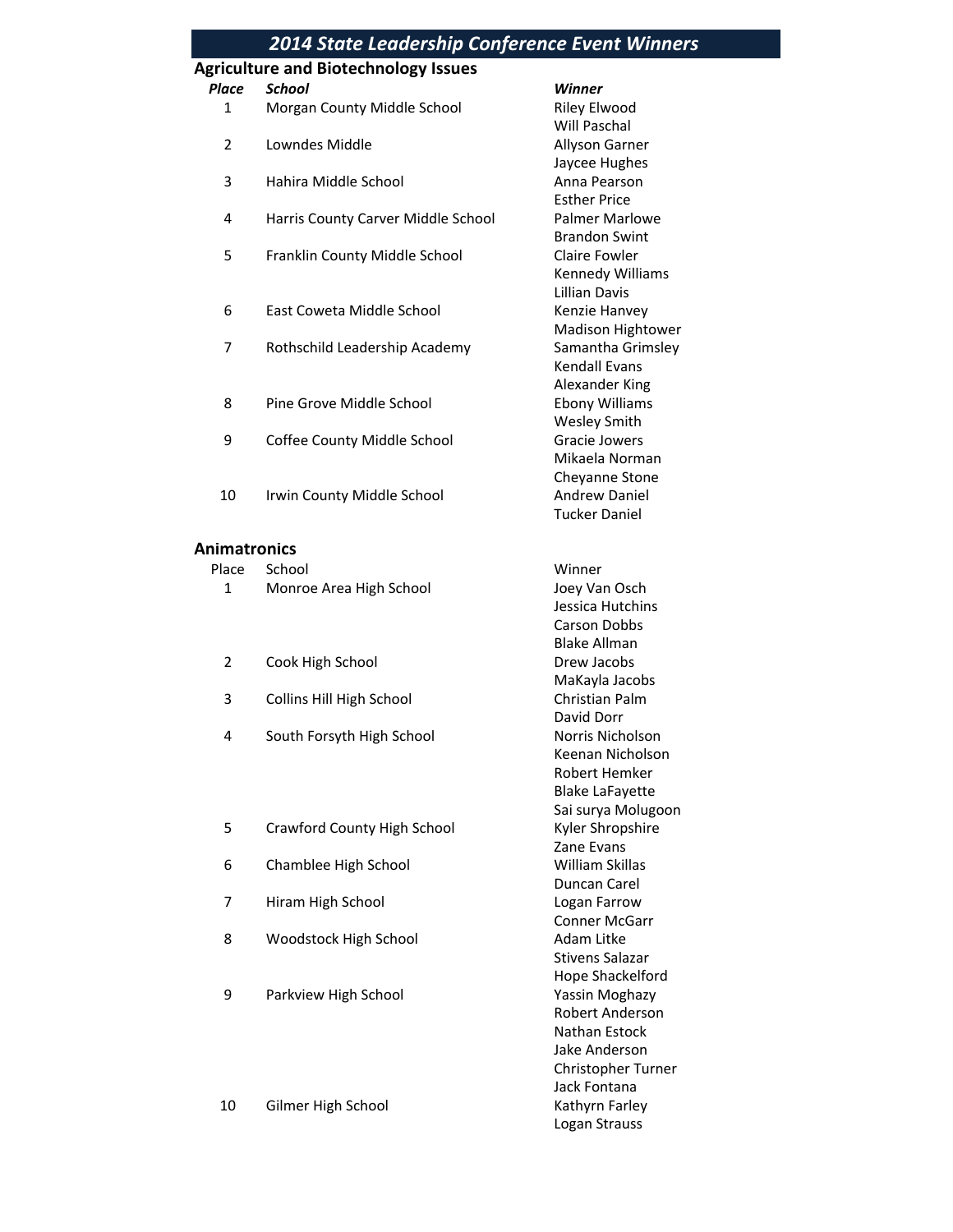Olivia Stehr Milan Ravenell

#### **Architectural Renovation**

|                | <b>Architectural Renovation</b>   |                                         |
|----------------|-----------------------------------|-----------------------------------------|
| Place          | School                            | Winner                                  |
| 1              | Cambridge High School             | Kyle Mann                               |
|                |                                   | <b>Noah Sannes</b>                      |
|                |                                   | Sebastian Lara                          |
| $\overline{2}$ | Parkview High School              | Jessica Sibert                          |
|                |                                   | Joshua Castillo                         |
|                |                                   | Lily Li                                 |
|                |                                   | Milan Ravenell<br><b>Plamen Marinov</b> |
|                |                                   | Sida Tang                               |
| 3              | Chamblee High School              | <b>William Rountree</b>                 |
|                |                                   | Shuvajit Dey                            |
|                |                                   | Tai Dang                                |
| 4              | Monroe Area High School           | Skyler Page                             |
|                |                                   | Oscar Gallardo                          |
|                |                                   | Joey Van Osch                           |
| 5              | Newton College And Career Academy | Kris Tolbert                            |
|                |                                   | Shikar Deepnarain                       |
|                |                                   | <b>Bria Thorne</b>                      |
| 6              | Loganville High School            | Analy Huerta                            |
|                |                                   | Bianca Hickman                          |
| 7              | Trion High School                 | Ceara Williams                          |
| 8              |                                   | <b>Bridgette Stephens</b><br>Kevin Cook |
|                | Lowndes High School               | Jalen Weise                             |
|                |                                   | Gregory Lindsey                         |
| 9              | <b>Tucker High School</b>         | <b>Brittney Carter</b>                  |
|                |                                   | Danielle Odom                           |
|                |                                   | Alexis Haynes                           |
| 10             | South Forsyth High School         | Lucas Neal                              |
|                |                                   | Drew Brown                              |
|                |                                   | John Lyall                              |
|                | <b>Biotechnology Design</b>       |                                         |
| Place          | School                            | Winner                                  |
| 1              | Woodstock High School             | Paula Ruiz                              |
|                |                                   | Parth Patel                             |
| $\overline{2}$ | Monroe Area High School           | Victoria Williams                       |
|                |                                   | Tori Mitchell                           |
| 3              | <b>Burke County High School</b>   | Shelby Duffy                            |
|                |                                   | Amanda Durant                           |
| 4              | Northview High School             | Dylan Thomson                           |
|                |                                   | Alice Won<br>Rishi Duffi                |
|                |                                   | JiWoon Kim                              |
| 5              | South Forsyth High School         | <b>Tiffany Chau</b>                     |
|                |                                   | Amanda Bock                             |
|                |                                   | Pavani Gadde                            |
|                |                                   | <b>Matthew Barnett</b>                  |
| 6              | Gilmer High School                | Kelsie Nolan                            |
|                |                                   | Paul Groves                             |
| 7              | Parkview High School              | Cade Shorter                            |
|                |                                   | Grace Xu                                |
|                |                                   | Jessica Sibert                          |
|                |                                   | Lily Li                                 |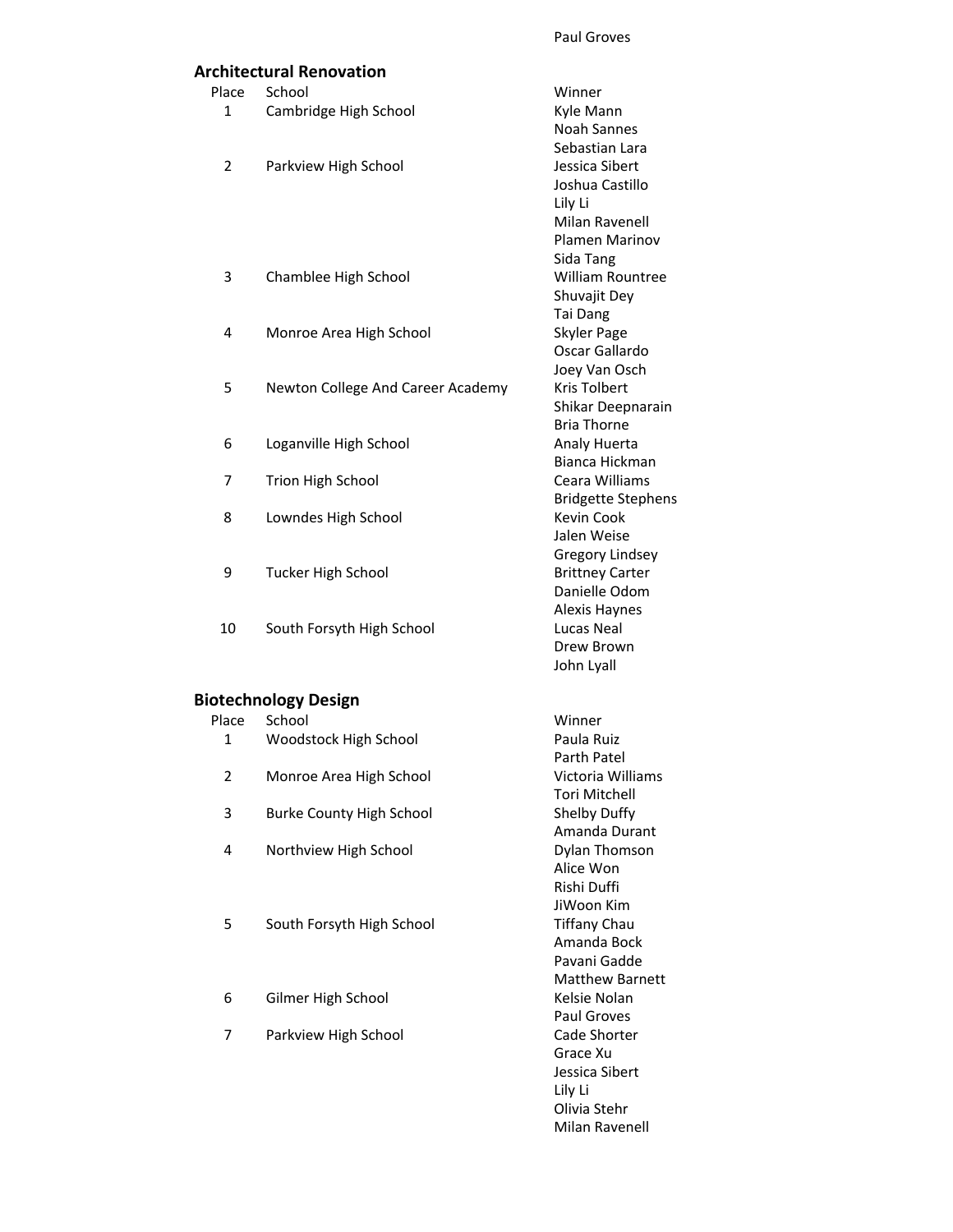| 8         | Lambert High School                                       | Thu-Truc Vu Pham |
|-----------|-----------------------------------------------------------|------------------|
| 9         | Gwinnett School Of Math, Science And Tech Ashrine Sattani | Joseph Walker    |
|           |                                                           | Yoonji Eum       |
|           |                                                           | Katie Harris     |
|           |                                                           | Yun Jeon         |
| 10        | Irwin County High School                                  | Deven Peters     |
|           |                                                           | Coleman Fletcher |
| reer Prep |                                                           |                  |

#### **Car**

#### Place School **Winner**

- 1 Miller Grove Middle School Jacquez Hinton
- 2 Morgan County Middle School Ethan Jensen
- 3 Irwin County Middle School Robby Espano
- 4 Hahira Middle School George Crawford
- 5 Pine Grove Middle School Connor Sapp
- 6 Franklin County Middle School **David Shoemaker**<br>7 David Shoemaker David Shoemaker<br>1995 Jasmine Patterson
- Mary McLeod Bethune Middle **Jasmine Patterson**
- 8 Memorial Middle School School Jordan Kennon
- 9 Lithonia Middle School Christian-Faith Pruitt
- 10 Hart County Middle School **Communist Contract Contract Contract Contract Contract Contract Contract Contract**

#### **Career Preparation**

Place School **Winner** 

- 1 South Forsyth High School **Akhila Moturu**
- 2 Buford High School **Kimberly Wallace**
- 3 Savannah Arts Academy **Amanda Zhang**
- 4 East Coweta High School Lauryn Jennings
- 5 Monroe Area High School Victoria Williams
- 6 Hart County High School **Franch County High School** David Kinley<br>7 Cook High School **David Bight Cook High School**
- 7 Cook High School MaKayla Jacobs
- 8 Tucker High School Brittney Carter
- 9 Parkview High School Caroline Stehr
- 10 Shiloh High School Shiloh High School Sustin Bradley

#### **Challenging Technology Issues**

- Place School Winner
- 1 Lowndes Middle Macie Garner
- 2 Franklin County Middle School Bern Leroy Bennett
- 3 Tucker Middle School Kaleb Sixto
- 4 Morgan County Middle School Carson Adams
- 5 Harris County Carver Middle School Cayden Sturges
- 6 Pine Grove Middle School Lauren Burgess
- 7 Memorial Middle School Ben Destin
- 8 Chattanooga Valley Middle Brittney Reed
- 9 Irwin County Middle School Vill Schalch
- 10 Ben Hill Middle School King Chase

#### **Chapter Team ‐ HS**

Place School **Winner** 

Whitney Warren David Shoemaker Nicolina Le Thomas Bailey Alex Stewart Rebekah James John Brown John Klein Reid Griffin Nathaniel Lokey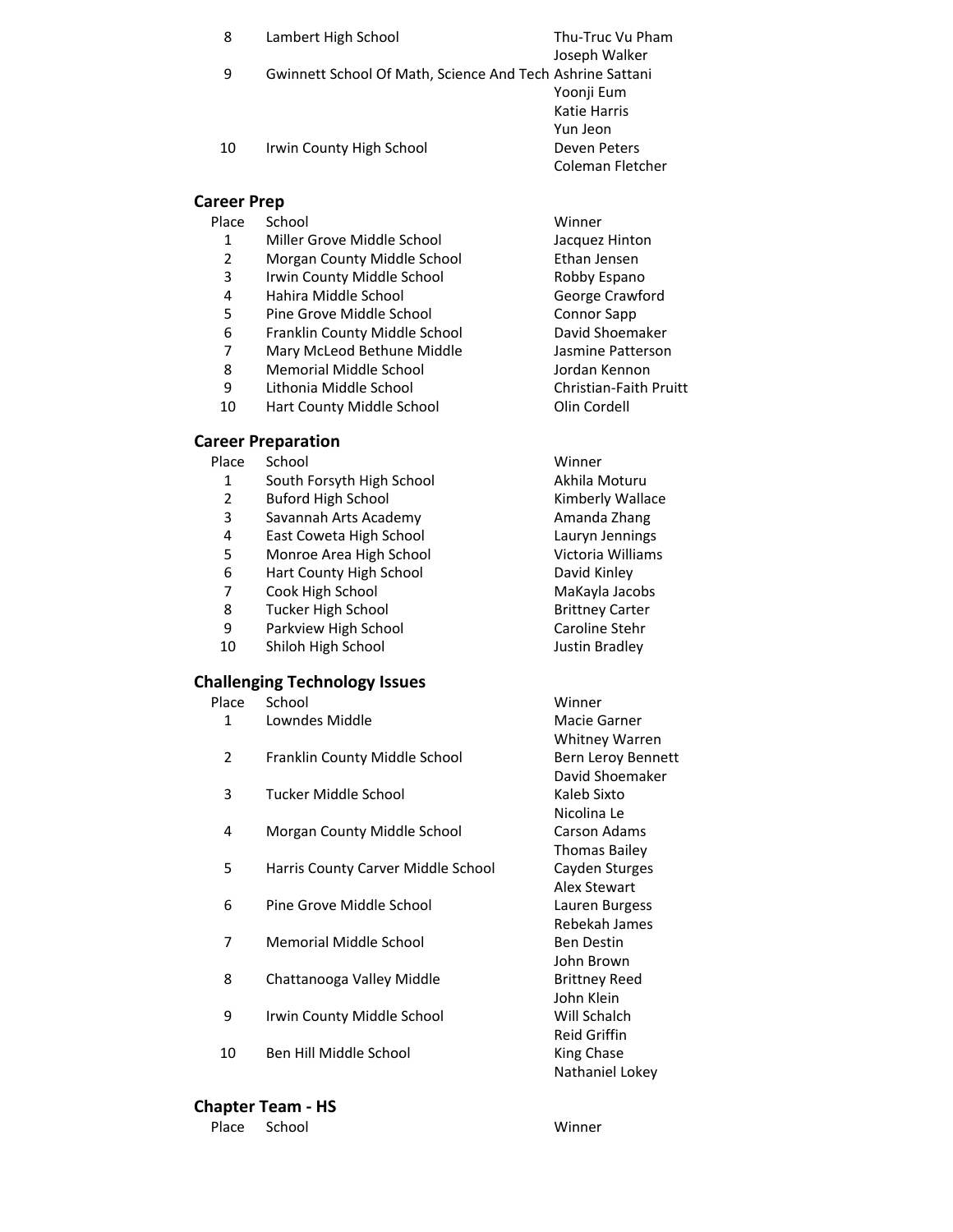| $\mathbf{1}$   | Franklin County High School | <b>William Hearn</b>   |
|----------------|-----------------------------|------------------------|
|                |                             | Jared Cobb             |
|                |                             | Hannah David           |
|                |                             | <b>Chloe Thomason</b>  |
|                |                             | Anna Tatum             |
|                |                             | Abby LeCroy            |
| $\overline{2}$ | Crawford County High School | <b>Braden Elliot</b>   |
|                |                             | Cody Lee               |
|                |                             | Dakota Tharpe          |
|                |                             | <b>Ellie Combs</b>     |
|                |                             | Hannah Lowery          |
|                |                             | Jake Stephenson        |
|                |                             | Rachel Sandefur        |
| 3              | South Forsyth High School   | Akhila Moturu          |
|                |                             | Brian John             |
|                |                             |                        |
|                |                             | Phillip LaPlante       |
|                |                             | <b>Andrew Mesa</b>     |
|                |                             | Robert Hemker          |
|                |                             | Keenan Nicholson       |
| 4              | Hart County High School     | Amin Nikita            |
|                |                             | David Kinley           |
|                |                             | Juan Sanchez           |
|                |                             | Raeanna Greenway       |
|                |                             | Zenzele Smith          |
| 5              | Parkview High School        | Yassin Moghazy         |
|                |                             | Meh-Ki White           |
|                |                             | <b>Plamen Marinov</b>  |
|                |                             | Lily Li                |
|                |                             | Joshua Castillo        |
|                |                             | Cade Shorter           |
| 6              | <b>Tucker High School</b>   | Samantha Deptula       |
|                |                             | <b>Stephany Monzon</b> |
|                |                             | Danielle Odom          |
|                |                             | Lauren Williams        |
|                |                             | <b>Brittney Carter</b> |
|                |                             | Alexis Haynes          |
| 7              | Savannah Arts Academy       | <b>Brian Kilkenny</b>  |
|                |                             | A. C. Williams         |
|                |                             | <b>Grace Song</b>      |
|                |                             | Amanda Zhang           |
|                |                             | <b>Brianna Brunson</b> |
|                |                             | Kenlaysia Brown        |
| 8              | East Coweta High School     | Jordin Reed            |
|                |                             | Kayla Sims             |
|                |                             |                        |
|                |                             | Lauryn Jennings        |
|                |                             | Maggie Thompson        |
|                |                             | Morgan King            |
|                |                             | <b>Tyler Stretch</b>   |
|                |                             | Zaine Zambuto          |
| 9              | Collins Hill High School    | <b>Matthew Stotter</b> |
|                |                             | Tristan Fernandez      |
|                |                             | Nauman Lalani          |
|                |                             | Victoria Reynolds      |
|                |                             | Cynthia McIntire       |
|                |                             | David Dorr             |
| 10             | Pickens High School         | <b>Maverick Pierce</b> |
|                |                             | Courtney Robertson     |
|                |                             | Sara Westover          |
|                |                             | Anne Borwn-Goolsby     |
|                |                             | Kaleb Grieshop         |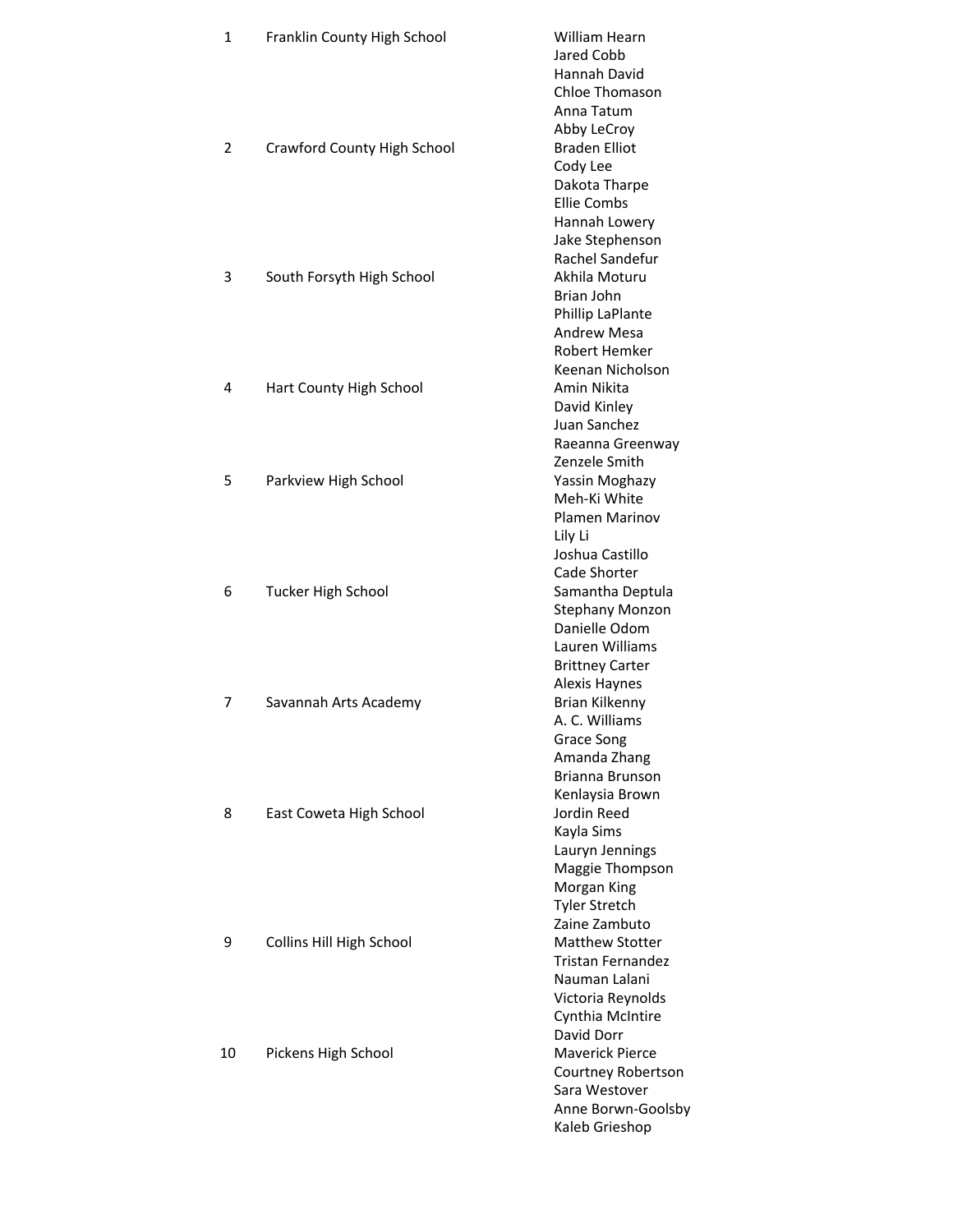|                | <b>Chapter Team -MS</b>            |                                     |
|----------------|------------------------------------|-------------------------------------|
| Place          | School                             | Winner                              |
| 1              | Franklin County Middle School      | Aleah Hylton<br>Bern Leroy Bennett  |
|                |                                    | Allie Cobb                          |
|                |                                    | <b>Chandler Moorhead</b>            |
|                |                                    | <b>Claire Fowler</b>                |
|                |                                    | Jade Wester                         |
| $\overline{2}$ | Harris County Carver Middle School | <b>Brandon Swint</b>                |
|                |                                    | Elle Schaeffer                      |
|                |                                    | Alex Stewart                        |
|                |                                    | Wyatt Redmond                       |
|                |                                    | Ryan Brooks                         |
|                |                                    | Seth Chapman                        |
| 3              | Ben Hill Middle School             | <b>Shay Phillips</b>                |
|                |                                    | Sarah Braddy<br>Nathaniel Lokey     |
|                |                                    | Carlissa Stewart                    |
|                |                                    | Margaret Evans                      |
|                |                                    | <b>Austin Futch</b>                 |
| 4              | Pine Grove Middle School           | Andrew Careaga                      |
|                |                                    | Marcus Godwin                       |
|                |                                    | Natalia Williams                    |
|                |                                    | <b>Wesley Smith</b>                 |
|                |                                    | Rebekah James                       |
|                |                                    | <b>Brett Joyal</b>                  |
| 5              | Lowndes Middle                     | Caleb Maine                         |
|                |                                    | <b>Emily Joyner</b><br>Macie Garner |
|                |                                    | Skylar Wildes                       |
|                |                                    | <b>Taylor Macera</b>                |
|                |                                    | Whitney Warren                      |
| 6              | East Coweta Middle School          | <b>Anderson Thomas</b>              |
|                |                                    | <b>Christian Devlin</b>             |
|                |                                    | Jessica Exley                       |
|                |                                    | Landong Hicks                       |
|                |                                    | Mary Thompson                       |
|                |                                    | Will Futral                         |
| 7              | Rothschild Leadership Academy      | TyAsia Cobb<br>Jaucea Seldon        |
|                |                                    | D Andre Cobb                        |
|                |                                    | Alexander King                      |
|                |                                    | <b>Arik Faniel</b>                  |
|                |                                    | Aleksis Wiggins                     |
| 8              | Irwin County Middle School         | Maddi Tuggle                        |
|                |                                    | Cara Hartline                       |
|                |                                    | Peyton Martin                       |
|                |                                    | Robby Espano                        |
|                |                                    | Will Schalch                        |
|                |                                    | <b>Reid Griffin</b><br>Seth Enos    |
| 9              | Perry Middle School                | Myah Easterday                      |
|                |                                    | Luke Wilson                         |
|                |                                    | <b>Lucas Merrit</b>                 |
|                |                                    | <b>Kelon Blalock</b>                |
|                |                                    | Evan Rimedio                        |
|                |                                    | <b>Allison Peavy</b>                |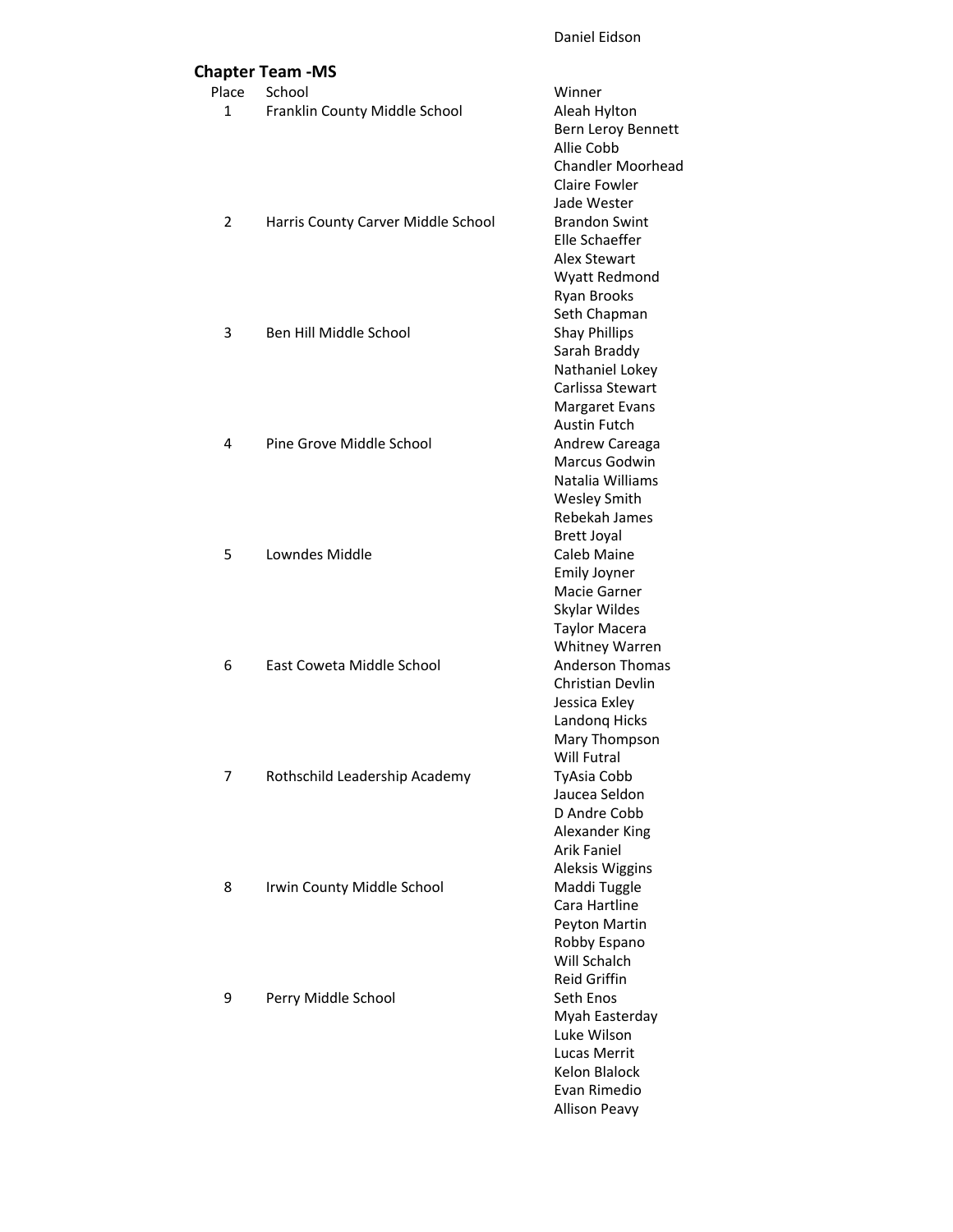### **Communication Challenge**

Place School **Winner** 

- 1 Pine Grove Middle School **Derek Hines**
- 2 Irwin County Middle School Peyton Martin
- 
- 4 Chattanooga Valley Middle Sarah Williams<br>5 Franklin County Middle School Brennan Coile
- Franklin County Middle School Brennan Coile
- 6 Morgan County Middle School Cassidy Hofer
- 7 East Coweta Middle School The Yolanda Peralta
- 8 Buford Middle School **Payton Shells**
- 
- 10 Ben Hill Middle School Carlissa Stewart

### **Community Service Video**

- Place School **Winner** 
	- 1 Franklin County Middle School Aleah Hylton

3 Hahira Middle School Sarah Pearson<br>1 Chattanooga Vallev Middle Sarah Williams 9 Freedom Middle School **Ayomide Olayiwola**<br>10 Ben Hill Middle School **Automas Carlissa Stewart** 

> Allie Cobb Claire Fowler Grace Harbin Hannah Cary Haley Gaines Jade Wester Meribeth Starrett Kennedy Williams Lillian Davis Morgan Roach John Klein Anna Pearson Christian Schmitt Mia Richardson Cara Hartline Hayley Conner Morgan Myrick MacKenna Fountain

- 2 Chattanooga Valley Middle Isabel Dickson
- 3 Hart County Middle School Nina Vu
- 4 Hahira Middle School Esther Price
- 5 Harris County Carver Middle School Ryan Brooks
- 6 Morgan County Middle School Cassidy Hofer
- 7 Irwin County Middle School Maddi Tuggle
- 8 East Coweta Middle School School Jenna White
- 9 Brooks County Middle School Breanna Tinney

# **Computer Aided Design 2D Architecture**

| Place | School                                                   | Winner                   |
|-------|----------------------------------------------------------|--------------------------|
| 1     | Dalton High School                                       | <b>Bailey Sponberser</b> |
| 2     | South Forsyth High School                                | <b>Andrew Mesa</b>       |
| 3     | Lowndes High School                                      | Kevin Cook               |
| 4     | Grady High School                                        | Legacy McCall            |
| 5     | Gilmer High School                                       | Andrew Romanic           |
| 6     | Alonzo A Crim Open Campus High School 21 Joseph Daniquah |                          |
| 7     | Habersham Central High School                            | Austin Weyrich           |
| 8     | Parkview High School                                     | Sida Tang                |
| 9     | Monroe Area High School                                  | Oscar Gallardo           |
| 10    | Chamblee High School                                     | Rochelle Richardson      |
|       |                                                          |                          |

# **Computer Aided Design 3D Engineering**

| Place | School               | Winner         |
|-------|----------------------|----------------|
|       | Parkview High School | Asimm Hirani   |
|       | Lambert High School  | Joel Joseprabu |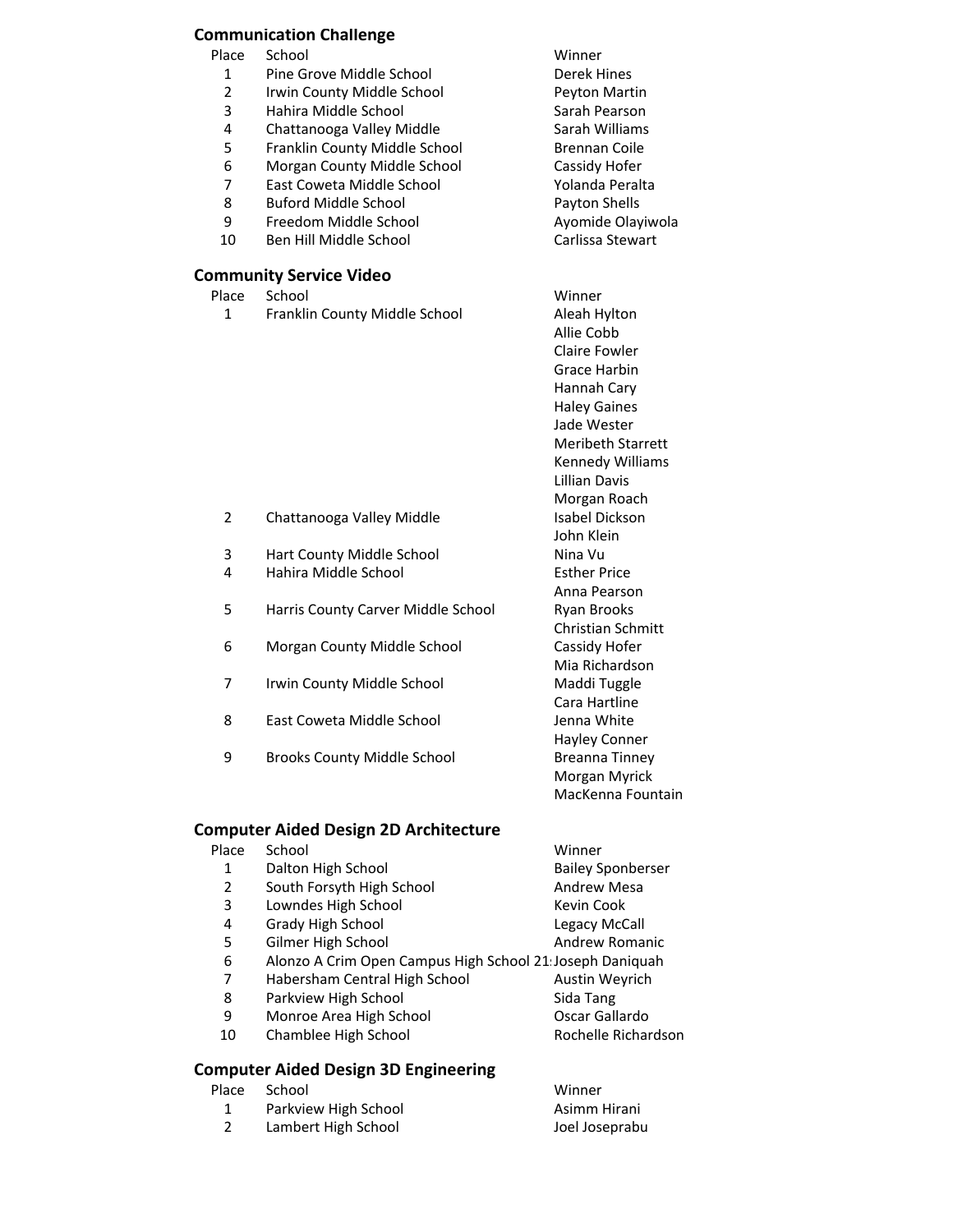| 3              | Bremen High School                                        | Tommy Hollingsworth    |
|----------------|-----------------------------------------------------------|------------------------|
| 4              | Lakeside High School - 30809                              | Alex Bondar            |
| 5              | Mill Creek High School                                    | <b>Moore Matt</b>      |
| 6              | Grayson High School                                       | Adam Nguyen            |
| 7              | Norcross High School                                      | <b>Wesley Hoang</b>    |
| 8              | Archer High School                                        | Jake Welchel           |
| 9              | Ware County High School                                   | Raj Patel              |
| 10             | South Forsyth High School                                 | Phillip LaPlante       |
|                | <b>Computer Numerical Control (CNC) Production</b>        |                        |
| Place          | School                                                    | Winner                 |
| $\mathbf 1$    | Loganville High School                                    | Alca White             |
|                |                                                           | Hayden Tammen          |
| $\overline{2}$ | South Forsyth High School                                 | Amanda Middleton       |
|                |                                                           | Eric Strozensky        |
| 3              | Lowndes High School                                       | Sem Martinez           |
|                |                                                           | Parth Patel            |
| 4              | Monroe Area High School                                   | Joey Van Osch          |
|                |                                                           | Jessica Still          |
| 5              | Mill Creek High School                                    | Moore Matt             |
|                |                                                           | <b>Gupta Pulkit</b>    |
| 6              | Grayson High School                                       | Spencer Hutchinson     |
| 7              | Chamblee High School                                      | <b>Brandon Nguyen</b>  |
| 8              | Gwinnett School Of Math, Science And Tech Brendon Machado |                        |
|                |                                                           | James Hauth            |
| 9              | Parkview High School                                      | Christopher Turner     |
|                |                                                           | Jessica Sibert         |
| 10             | Newton College And Career Academy                         | <b>Daniel Phillips</b> |
|                |                                                           | Benjamin Hayes         |
|                | <b>Construction Challenge</b>                             |                        |
| Place          | School                                                    | Winner                 |
| 1              | Morgan County Middle School                               | Claudia Sims           |
|                |                                                           | Mia Richardson         |
| 2              | Franklin County Middle School                             | <b>Charles Vickery</b> |
|                |                                                           | Andrew Thomas          |
|                |                                                           | Boyd Breedlove         |
|                |                                                           | James Burtt            |
| 3              | East Coweta Middle School                                 | Landong Hicks          |
|                |                                                           | Nick Burkey            |
|                |                                                           | <b>Will Futral</b>     |
| 4              | Hahira Middle School                                      | George Crawford        |
|                |                                                           | Erin Toole             |
|                |                                                           | Jacob Demersseman      |
| 5              | Irwin County Middle School                                | Cara Hartline          |
|                |                                                           | Maddi Tuggle           |
|                | <b>Debating Technological Issues</b>                      |                        |
| Place          | School                                                    | Winner                 |
| 1              | Westlake High School                                      | <b>Victor Hill</b>     |
|                |                                                           | Adriana Maldonado      |
|                |                                                           | Jessica Maple          |
|                |                                                           | <b>Emerson Dudley</b>  |
| 2              | Grayson High School                                       | Patrick Mccarthy       |
|                |                                                           | Aly Lakdawala          |
| 3              | Franklin County High School                               | Jade Corn              |
|                |                                                           |                        |

- Brock Starrett 4 Monroe Area High School Zach Rojas<br>Garrett Portwood<br>Kolston Byrd
- 5 Ridgeland High School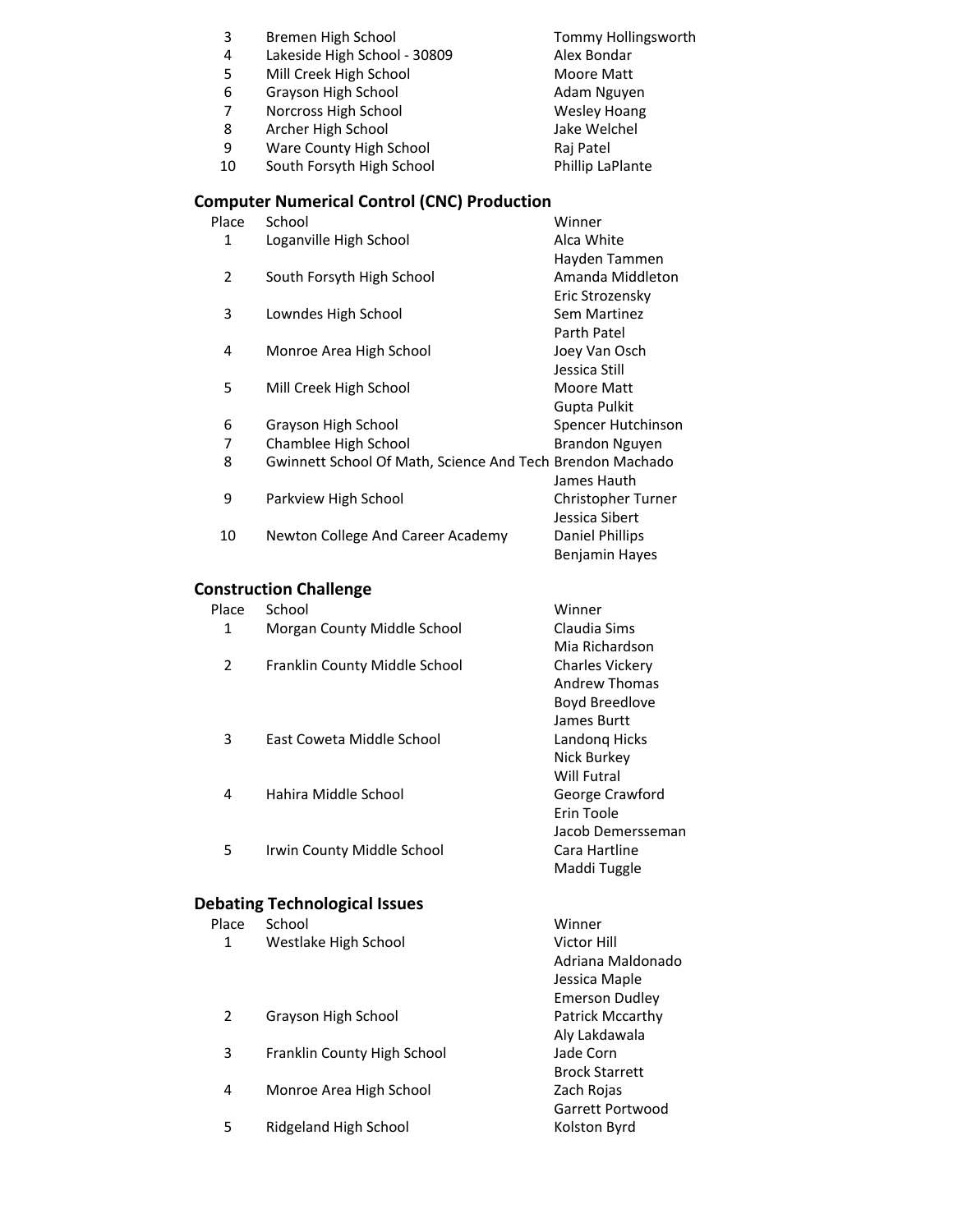- 6 Newton College And Career Academy Anthony Johnston
- 7 Burke County High School Chris Berry
- 8 Gilmer High School **Adeline Smith**
- 9 Irwin County High School Tanner Spell
- 10 Ola High School Bryce Outten

### **Desktop Publishing**

#### Place School **Winner**

- 1 South Forsyth High School **Akhila Moturu**
- 2 Irwin County High School Leroy Stewart
- 3 Parkview High School Sida Tang
- 4 Cook High School Jamie Hall
- 5 Fitzgerald High School Brianna Stone
- 6 Harris County High School Hannah Willard
- 7 Hart County High School Lauren Cobb
- 8 Monroe Area High School Blair Caldwell
- 9 Forsyth Central High School **Amy Zhai**
- 10 Arabia Mountain High School Geneva Cook

### **Digital Photography**

- Place School **Winner** 
	- 1 Franklin County Middle School Claire Fowler
	- 2 Brooks County Middle School MacKenna Fountain<br>3 Henderson Middle School MacKenna Avery Lamberson
- 
- 4 Hart County Middle School
- 5 Hahira Middle School Kathryn Crawford
- 6 Mary McLeod Bethune Middle Jayda Patterson
- 7 Monroe County Middle School Laurel Sparks
- 8 Miller Grove Middle School **Amanda Turner**
- 9 Morgan County Middle School Cassidy Hofer
- 10 Lowndes Middle **Taylor Macera**

# **Digital Video Production**

Place School **Winner** 1 Hart County High School Noah Mewborn Lavoisier Allen Jeshua Jones 2 Woodstock High School **Hunter Bland** James Relick Alex Caslow 3 Parkview High School Dorena Nguyen Elliane MacConvery Julie Wang Kevin Bonanno Milan Ravenell Zain Charaniya 4 Campbell High School Geoffrey Wilson Roxana Plasencia Putu Putra 5 Lambert High School Yassin Watson Richard Chee Vishwa Mudigonda

Rebeccah Ballew Llewellyn Kaden Houston Kent Shelby Duffy Cody Rutledge Luke Keen Sean Erickson

3 Henderson Middle School **Avery Lamberson**<br>1931 Hart County Middle School **Abbie Johnson** 

Ali Khosravi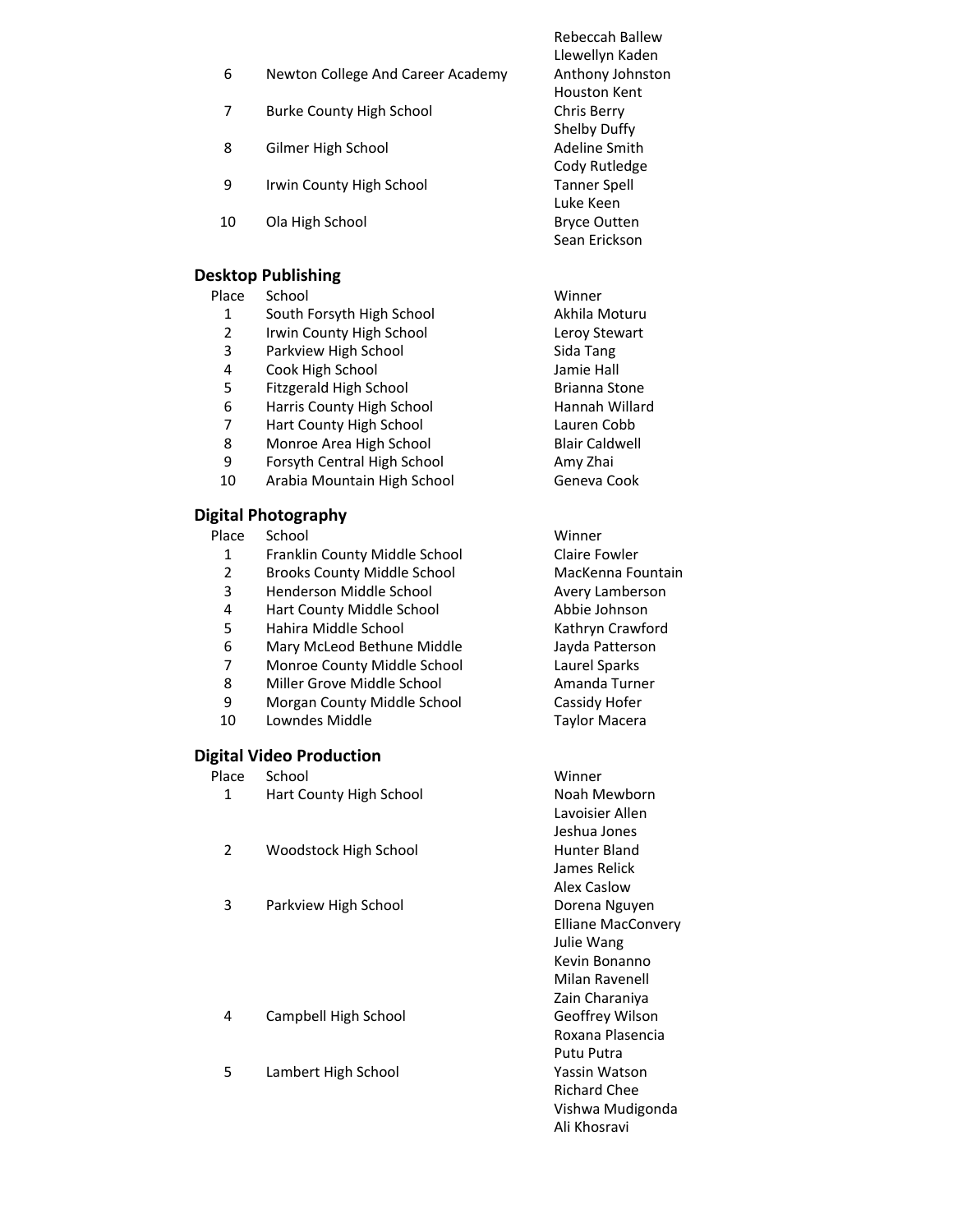| 6  | Jonesboro High School                              | Eden Fletcher<br>Jenny Thieu<br><b>Tin Tran</b><br>Gabriellia Bailey<br>Andy Tran |
|----|----------------------------------------------------|-----------------------------------------------------------------------------------|
|    |                                                    | Julie Tran                                                                        |
| 7  | <b>Brooks County High School</b>                   | Aubrey Herrera                                                                    |
|    |                                                    | Reason Walker                                                                     |
|    |                                                    | <b>April Salas</b>                                                                |
|    |                                                    | Case Cain                                                                         |
| 8  | South Forsyth High School                          | Norris Nicholson                                                                  |
|    |                                                    | Keenan Nicholson                                                                  |
|    |                                                    | Sai surya Molugoon                                                                |
|    |                                                    | Akhila Moturu                                                                     |
|    |                                                    | Radhika Kamath                                                                    |
|    |                                                    | Kristen Nicholson                                                                 |
| 9  | Gwinnett School Of Math, Science And Tech John Yeo |                                                                                   |
|    |                                                    | Roy Kim                                                                           |
|    |                                                    | Abhi Chopra                                                                       |
|    |                                                    | <b>Shubham Gupte</b>                                                              |
| 10 | Johns Creek High School                            | Tiffany Hsieh                                                                     |
|    |                                                    | Mary Jiang                                                                        |

# **Dragste**

| Dragster               |                                    |                        |
|------------------------|------------------------------------|------------------------|
| Place                  | School                             | Winner                 |
| $\mathbf{1}$           | Perry Middle School                | Evan Rimedio           |
| $\overline{2}$         | Hahira Middle School               | Liam Wetherington      |
| 3                      | Franklin County Middle School      | <b>Boyd Breedlove</b>  |
| 4                      | Hahira Middle School               | Cavan Fulp             |
| 5                      | Chattanooga Valley Middle          | <b>Brittney Reed</b>   |
| 6                      | Franklin County Middle School      | <b>Andrew Thomas</b>   |
| 7                      | <b>Fannin County Middle</b>        | Justin Wheat           |
| 8                      | Chattanooga Valley Middle          | <b>Hailey Carroll</b>  |
| 9                      | Pine Grove Middle School           | Andrew Careaga         |
| 10                     | Harris County Carver Middle School | Michael Knape          |
| <b>Dragster Design</b> |                                    |                        |
| Place                  | School                             | Winner                 |
| 1                      | Lowndes High School                | <b>Trevor Terry</b>    |
| $\overline{2}$         | Trion High School                  | Jonathon Shealy        |
| 3                      | Monroe Area High School            | Joey Van Osch          |
| 4                      | Trion High School                  | Emily Johnson          |
| 5                      | Parkview High School               | <b>Plamen Marinov</b>  |
| 6                      | Franklin County High School        | <b>Clark Gaines</b>    |
| 7                      | Collins Hill High School           | David Dorr             |
| 8                      | Pickens High School                | <b>Maverick Pierce</b> |
| 9                      | Franklin County High School        | Caleb Phillips         |
| 10                     | Gilmer High School                 | Logan Strauss          |
|                        | <b>Electrical Applications</b>     |                        |

|                | ICULIUAI APPIIUALIUIIJ                                  |                        |
|----------------|---------------------------------------------------------|------------------------|
| Place          | School                                                  | Winner                 |
| 1              | Parkview High School                                    | Nathan Estock          |
| $\overline{2}$ | Mill Creek High School                                  | <b>Estep Justin</b>    |
| 3              | South Forsyth High School                               | Alexandre Loheac       |
| 4              | Parkview High School                                    | <b>Craig Rhodes</b>    |
| 5              | Mill Creek High School                                  | Reed Lisa              |
| 6              | Appling County High School                              | <b>Tyler Brown</b>     |
| 7              | Gwinnett School Of Math, Science And Tech Jeffrey Jacob |                        |
| 8              | Ola High School                                         | <b>Forrest Elliott</b> |
| 9              | Forsyth Central High School                             | <b>Brad Shuford</b>    |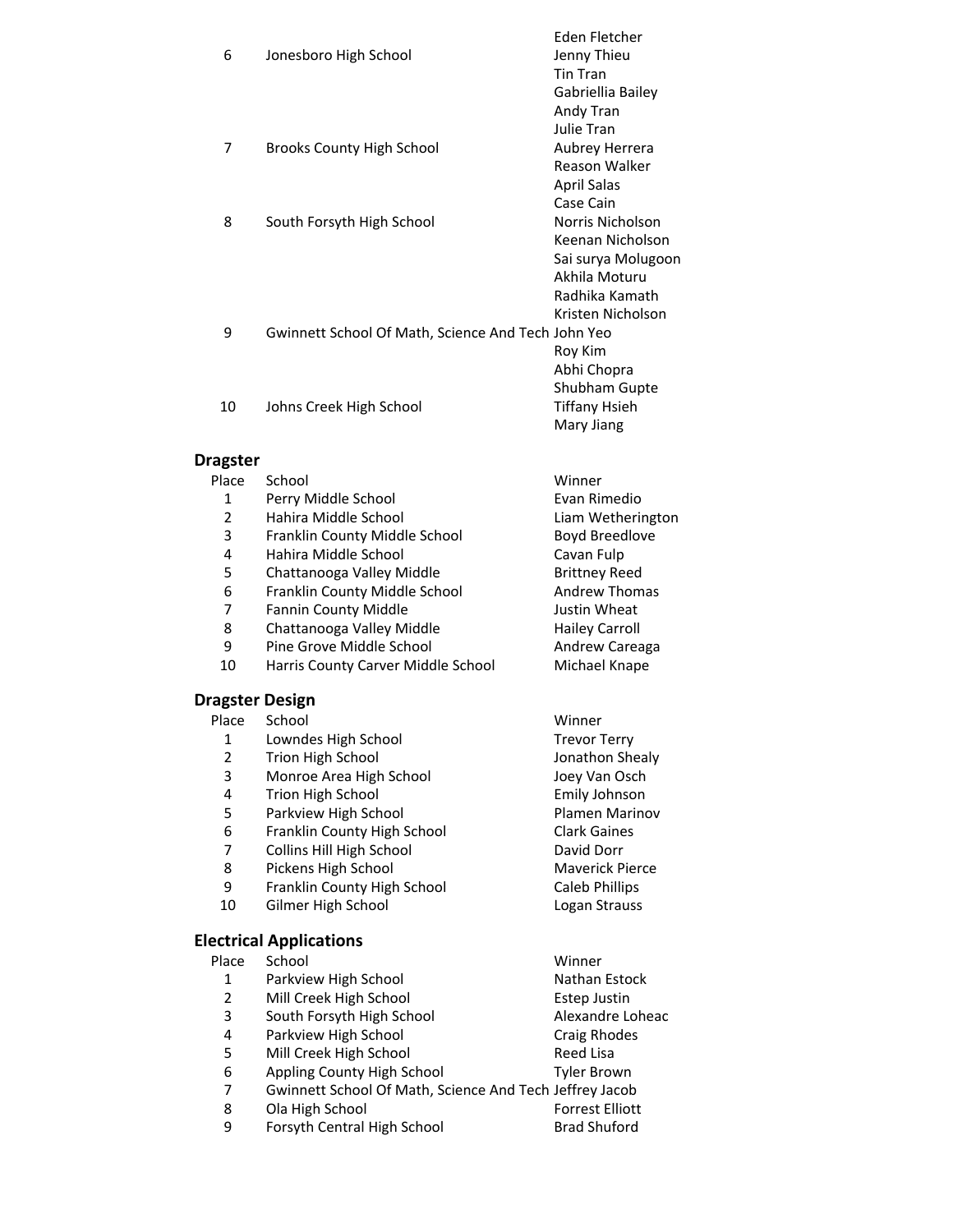| 10             | South Forsyth High School           | Seth Hawkins                         |
|----------------|-------------------------------------|--------------------------------------|
|                | <b>Electrical Applications - MS</b> |                                      |
| Place          | School                              | Winner                               |
| 1              | Creekland Middle School             | Elias Green                          |
| $\overline{2}$ | Irwin County Middle School          | Robby Espano                         |
| 3              | Franklin County Middle School       | David Shoemaker                      |
| 4              | Ben Hill Middle School              | King Chase                           |
| 5              | Lowndes Middle                      | <b>Miguel Garcia</b>                 |
| 6              | Pine Grove Middle School            | <b>Terry Robins</b>                  |
| 7              | Hahira Middle School                | Liam Wetherington                    |
| 8              |                                     | Cassidy Hofer                        |
| 9              | Morgan County Middle School         | Joshua Sullivan                      |
|                | Tucker Middle School                |                                      |
| 10             | Morgan County Middle School         | Claudia Sims                         |
|                | <b>Engineering Design</b>           |                                      |
| Place          | School                              | Winner                               |
| 1              | Monroe Area High School             | Kayla McElreath                      |
|                |                                     | Jessica Hutchins                     |
|                |                                     | Jennifer Kelly                       |
|                |                                     | <b>Blake Allman</b>                  |
| 2              | Dunwoody Hs                         | Alex Hoang                           |
|                |                                     | Joseph Noto                          |
|                |                                     | Alex Agustin                         |
|                |                                     | Jevon Wilson                         |
| 3              | Arabia Mountain High School         | Keyarria Mack                        |
|                |                                     | Thanny So                            |
|                |                                     | <b>Ousmane Ndiaye</b>                |
|                |                                     | Khemiah Burke                        |
|                |                                     | Geneva Cook                          |
| 4              | Richmond Hill High School           | <b>Ben Hart</b>                      |
|                |                                     | Ben Ruff                             |
|                |                                     | John Mikrut                          |
| 5              | Habersham Central High School       | Amy Cooper                           |
|                |                                     | <b>Matthew Caudell</b>               |
|                |                                     | Nick Homa                            |
|                |                                     | Seth Nicholson                       |
|                |                                     | Seth Shirley                         |
| 6              | Chamblee High School                | Logan Simpson                        |
|                |                                     | Imani Sinclair                       |
|                |                                     | Jessica Cruz                         |
| 7              | South Forsyth High School           | <b>Andrew Mesa</b>                   |
|                |                                     |                                      |
|                |                                     | Brian John<br><b>Blake LaFayette</b> |
|                |                                     |                                      |
| 8              | Parkview High School                | Nathan Estock                        |
|                |                                     | <b>Craig Rhodes</b>                  |
|                |                                     | Christopher Turner                   |
|                |                                     | Cade Shorter                         |
|                |                                     | Alex Rush                            |
| 9              | East Coweta High School             | <b>Andrew Parten</b>                 |
|                |                                     | Laine Futral                         |
|                |                                     | <b>Danielle Teeters</b>              |
|                |                                     | Lauryn Jennings                      |
|                |                                     | Morgan King                          |
| 10             | Morrow High School                  | Kevin Ngo                            |
|                |                                     | Tony Vu                              |
|                |                                     | Juston Chatman                       |

# **Environmental Focus**

Place School Winner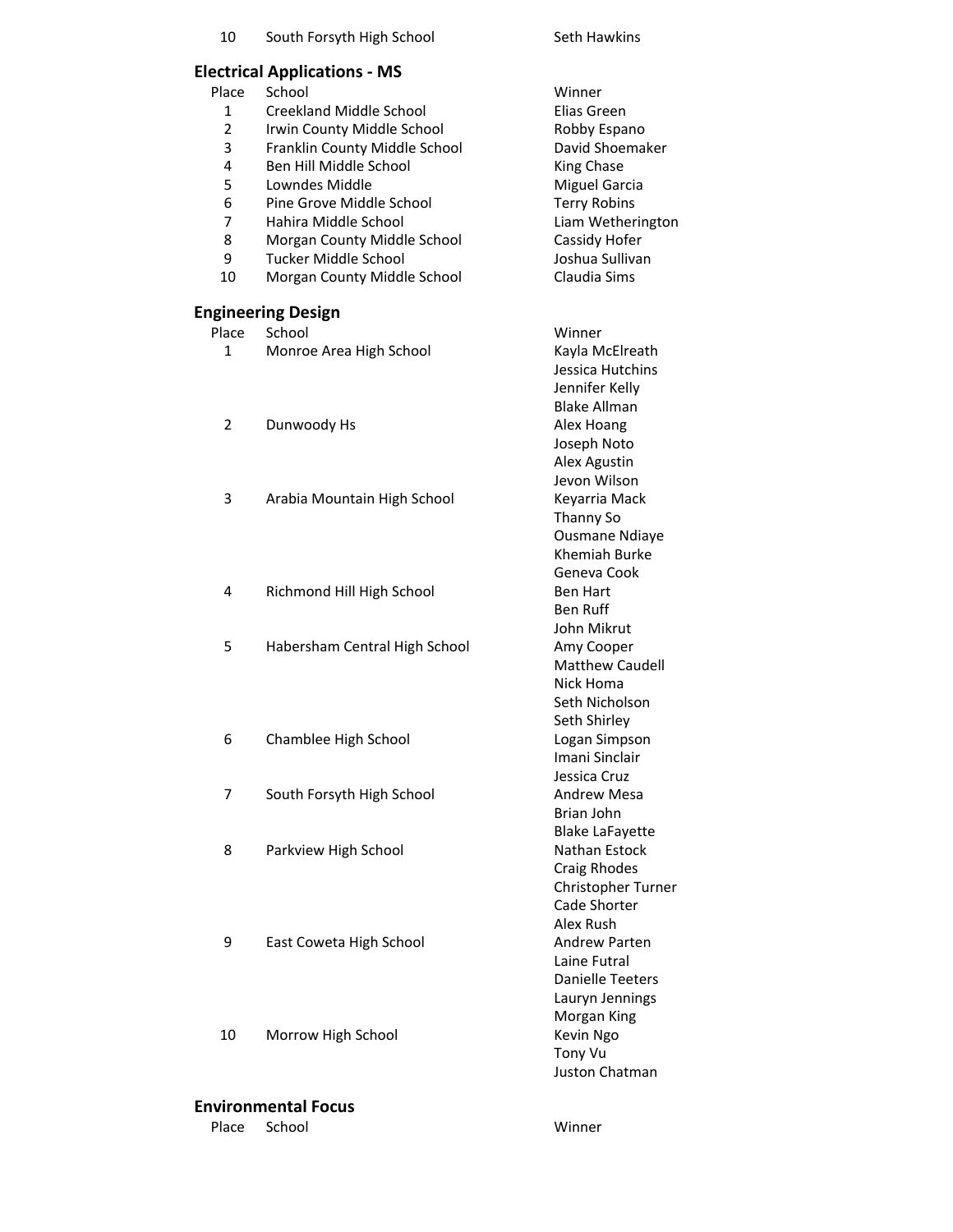| Marcus Godwin          |
|------------------------|
| Rebekah James          |
| Tori Buffington        |
| Lexie Tallent          |
| Sarah Pearson          |
| Anna Pearson           |
| <b>Haley Gaines</b>    |
| Lillian Davis          |
| Hannah Cary            |
| Morgan Roach           |
| Lucas Parham           |
| Dawson Peek            |
| <b>Patrick Bennett</b> |
| <b>Andrew BeMent</b>   |
| Carson Adams           |
|                        |
| Eugene Kim             |
| Rebecca Burgamy        |
| <b>Cameron Pearce</b>  |
| Mackenzie King         |
| Mary Thompson          |
| Jasmine Patterson      |
| <b>Tationna Almond</b> |
|                        |

# **Essays On Technology - HS**<br>Place School

| Place | School                                               | Winner                   |
|-------|------------------------------------------------------|--------------------------|
| 1     | Gwinnett School Of Math, Science And Tech Merry Chen |                          |
| 2     | Druid Hills High School                              | Jared Brown              |
| 3     | Crawford County High School                          | Zane Evans               |
| 4     | <b>Tucker High School</b>                            | Lauren Williams          |
| 5     | Parkview High School                                 | Grace Xu                 |
| 6     | Pickens High School                                  | Caitlin Dillon           |
| 7     | Cook High School                                     | MaKayla Jacobs           |
| 8     | <b>Burke County High School</b>                      | Shelby Duffy             |
| 9     | Chamblee High School                                 | Mollie Simon             |
| 10    | Duluth High School                                   | <b>Tiffany Lastinger</b> |
|       |                                                      |                          |

# **Essays On Technology - MS**<br>Place School

| Place | School                             | Winner             |
|-------|------------------------------------|--------------------|
| 1     | Franklin County Middle School      | Andrew Cothran     |
| 2     | <b>Buford Middle School</b>        | Alex Shells        |
| 3     | Chattanooga Valley Middle          | Isabel Dickson     |
| 4     | Harris County Carver Middle School | Elle Schaeffer     |
| 5     | Hahira Middle School               | Erin Toole         |
| 6     | East Coweta Middle School          | Jenna White        |
| 7     | Lowndes Middle                     | Sophie Sumner      |
| 8     | Pine Grove Middle School           | <b>Connor Sapp</b> |
| 9     | Coffee County Middle School        | Gracie Jowers      |
| 10    | Hart County Middle School          | Lauren Robinson    |
|       | temporaneous Speech                |                    |

# **Ext**

|                | xtemporaneous Speecn                                   |                   |
|----------------|--------------------------------------------------------|-------------------|
| Place          | School                                                 | Winner            |
| 1              | Chamblee High School                                   | Mollie Simon      |
| $\overline{2}$ | Gilmer High School                                     | Tommy Calhoun     |
| 3              | Crawford County High School                            | Jake Stephenson   |
| 4              | Apalachee Hs                                           | Paul Serrato      |
| 5              | Northview High School                                  | Komal Shrivdstava |
| 6              | Gwinnett School Of Math, Science And Tech Katie Harris |                   |
| 7              | South Forsyth High School                              | Amanda Middleton  |
| 8              | Savannah Arts Academy                                  | A. C. Williams    |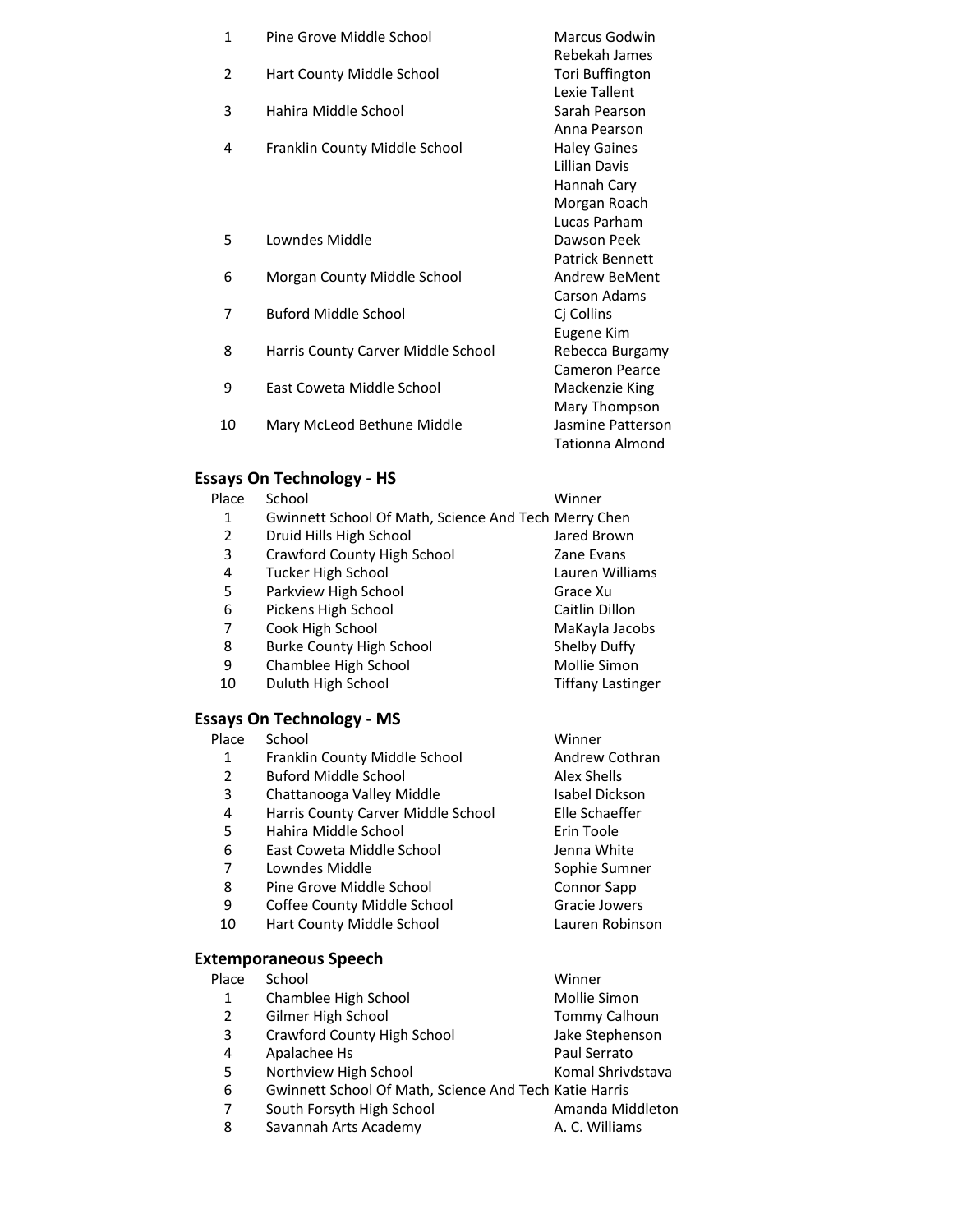| 9<br>10               | West Forsyth High School<br>Campbell High School | Julie Jenkins<br><b>Tran Marilyn</b>   |
|-----------------------|--------------------------------------------------|----------------------------------------|
| <b>Fashion Design</b> |                                                  |                                        |
| Place                 | School                                           | Winner                                 |
| 1                     | Fitzgerald High School                           | <b>Brooke Schirack</b>                 |
|                       |                                                  | Corbin Hayes                           |
|                       |                                                  | Jake Sellars                           |
|                       |                                                  | Kylan Ray                              |
| 2                     | Chamblee High School                             | Mary Brown                             |
|                       |                                                  | Imani Sinclair                         |
|                       |                                                  | Kyleia Hutton                          |
|                       |                                                  | Mollie Simon                           |
|                       |                                                  | Jessica Cruz                           |
| 3                     | Parkview High School                             | Dorena Nguyen                          |
|                       |                                                  | Febechi Thomas                         |
|                       |                                                  | Meh-Ki White                           |
|                       |                                                  | Jessica Sibert                         |
| 4                     | Monroe Area High School                          | Vidaya Persaud                         |
|                       |                                                  | <b>Tori Mitchell</b>                   |
|                       |                                                  | Kayla McElreath                        |
|                       |                                                  | <b>Blair Caldwell</b>                  |
| 5                     | Northview High School                            | Amoge Okolie                           |
|                       |                                                  | Samantha Jayasundera<br>Jaya Prathusha |
| 6                     | South Forsyth High School                        | <b>Tiffany Chau</b>                    |
|                       |                                                  | Pavani Gadde                           |
|                       |                                                  | Mckenzie Callaway                      |
|                       |                                                  | Jessica Tang                           |
| 7                     | Arabia Mountain High School                      | <b>Brittney Cook</b>                   |
|                       |                                                  | Thanny So                              |
|                       |                                                  | Sasha Ashley-Belcher                   |
| 8                     | Johns Creek High School                          | <b>Tiffany Hsieh</b>                   |
|                       |                                                  | Rachel Chae                            |
|                       |                                                  | Katherine Lim                          |
|                       |                                                  | Jae Choi                               |
| 9                     | <b>Tucker High School</b>                        | <b>Stephany Monzon</b>                 |
|                       |                                                  | Ave-Maria Nlandou                      |
|                       |                                                  | Rahni Bell                             |
| 10                    | Forsyth Central High School                      | Seth Fowler                            |
|                       |                                                  | <b>Stephanie Gangwish</b>              |
|                       |                                                  | <b>Emily Brickell</b>                  |
|                       |                                                  | Amy Zhai                               |
|                       | <b>FIRST Lego League</b>                         |                                        |
| Place                 | School                                           | Winner                                 |
| 1                     | Creekland Middle School                          | Elias Green                            |
|                       |                                                  | Margaret Sauer                         |
|                       |                                                  | David Cruz                             |
|                       |                                                  | <b>Preston Millerd</b>                 |
| 2                     | Druid Hills Middle                               | Kalonjee Gallimore                     |
|                       |                                                  | James Shirk                            |
|                       |                                                  | Huytom Nguyen                          |
| 3                     | Tucker Middle School                             | Christopher Maclin                     |
|                       |                                                  | Joshua Perlmutter                      |

Tanjid Mitul Cameron Ware Grant Duffee Mamadou Ly Usman Jamal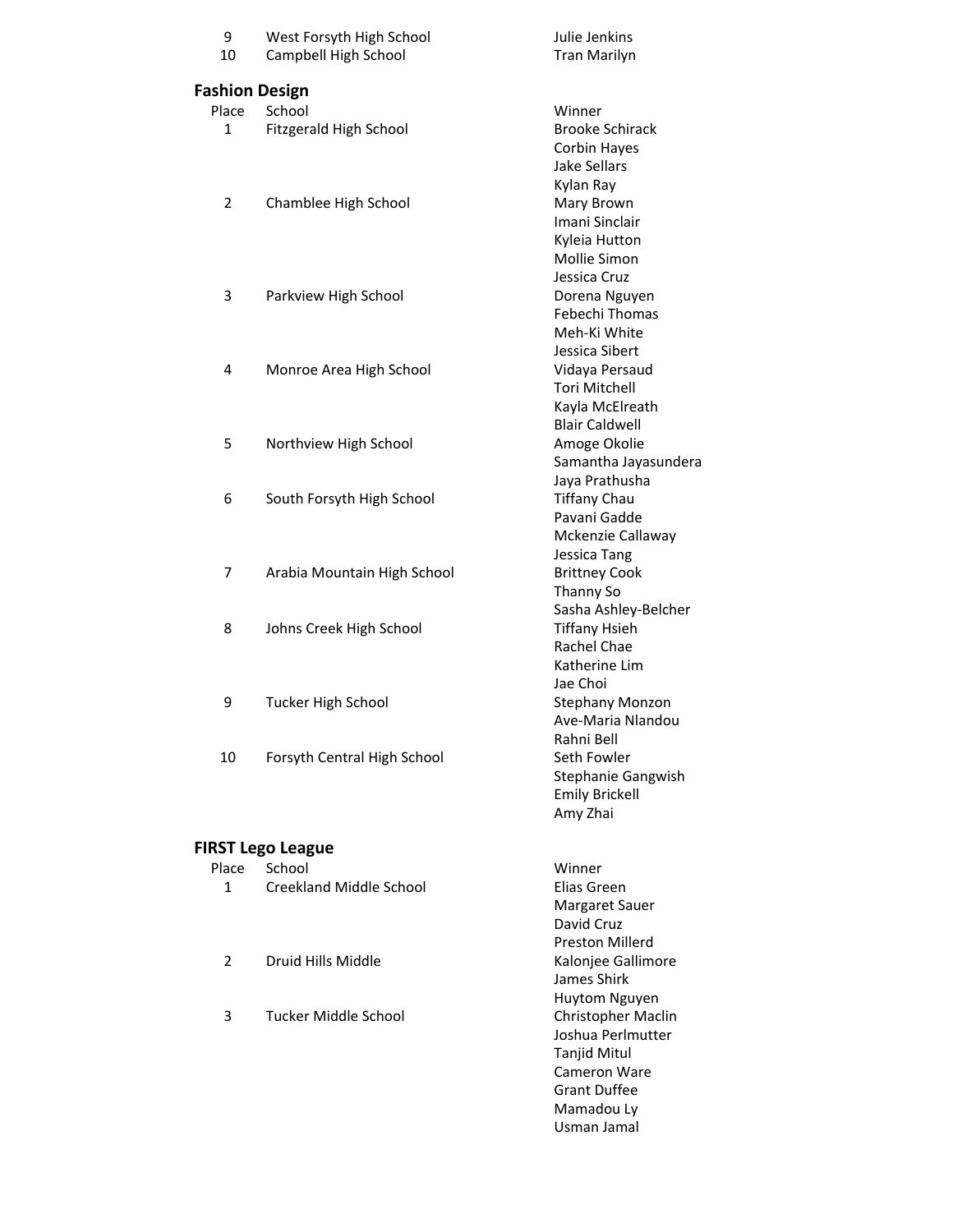| 4 | Monroe County Middle School |  |
|---|-----------------------------|--|
|---|-----------------------------|--|

Hunter O Neal Nick McGouirk

# **Flight**

Place School **Winner** 

- 1 East Coweta Middle School Nick Burkey
- 2 Irwin County Middle School Reid Griffin
- 3 Morgan County Middle School Thomas Bailey
- 4 Pine Grove Middle School Ebony Williams
- 5 Hahira Middle School Brant Chancy
- 6 Irwin County Middle School **Andrew Daniel**
- 7 Franklin County Middle School Grace Harbin
- 8 Morgan County Middle School **Dylan Meyer**
- 9 Lowndes Middle **Andrew Clark**
- 10 Franklin County Middle School Lucas Parham

# **Flight Endurance**

- Place School Winner
	- 1 Monroe Area High School Vidaya Persaud
- 2 Loganville High School Michael Arnold
- 3 Woodland Hs Kyle Cheek
- 4 Parkview High School 2008 Alex Rush<br>5 Mill Creek High School 2008 Estep Justi
- 5 Mill Creek High School Estep Justin
- 6 Collins Hill High School Victoria Reynolds
- 7 Gilmer High School Will Ridings
- 8 Parkview High School **Alexandra Marlette**
- 9 Peachtree Ridge High School Andy Andy An
- 10 South Forsyth High School Cortez Montalbo

# **Future Technology Teacher**

Place School **Winner** 

- 1 South Forsyth High School Akhila Moturu
- 2 Parkview High School Lily Li
- 3 South Forsyth High School **Amanda Middleton**
- 4 Monroe Area High School Garrett Portwood
- 5 Monroe Area High School Kayla McElreath
- 6 Monroe Area High School Victoria Williams
- 7 Coffee High School Rose James
- 8 Swainsboro High School **Allison Strange**
- 9 Parkview High School Grace Xu
- 10 East Coweta High School Tyler Stretch

# **Junior Solar Sprint**

#### Place School **Winner**

- 1 Baker Middle School Bryan Nieves
- 2 Hahira Middle School Cavan Fulp
- 3 Franklin County Middle School James Burtt

#### 4 Lowndes Middle **Brett Beals**

- 5 Coffee County Middle School Chance Sweat
- 6 Buford Middle School Alex Shells

Carlos Hernandez Maxwell Green Lucas Parham Chandler Moorhead Boyd Breedlove Andrew Thomas Andrew Cothran Nathan Trees Gracie Jowers Sanjay Patel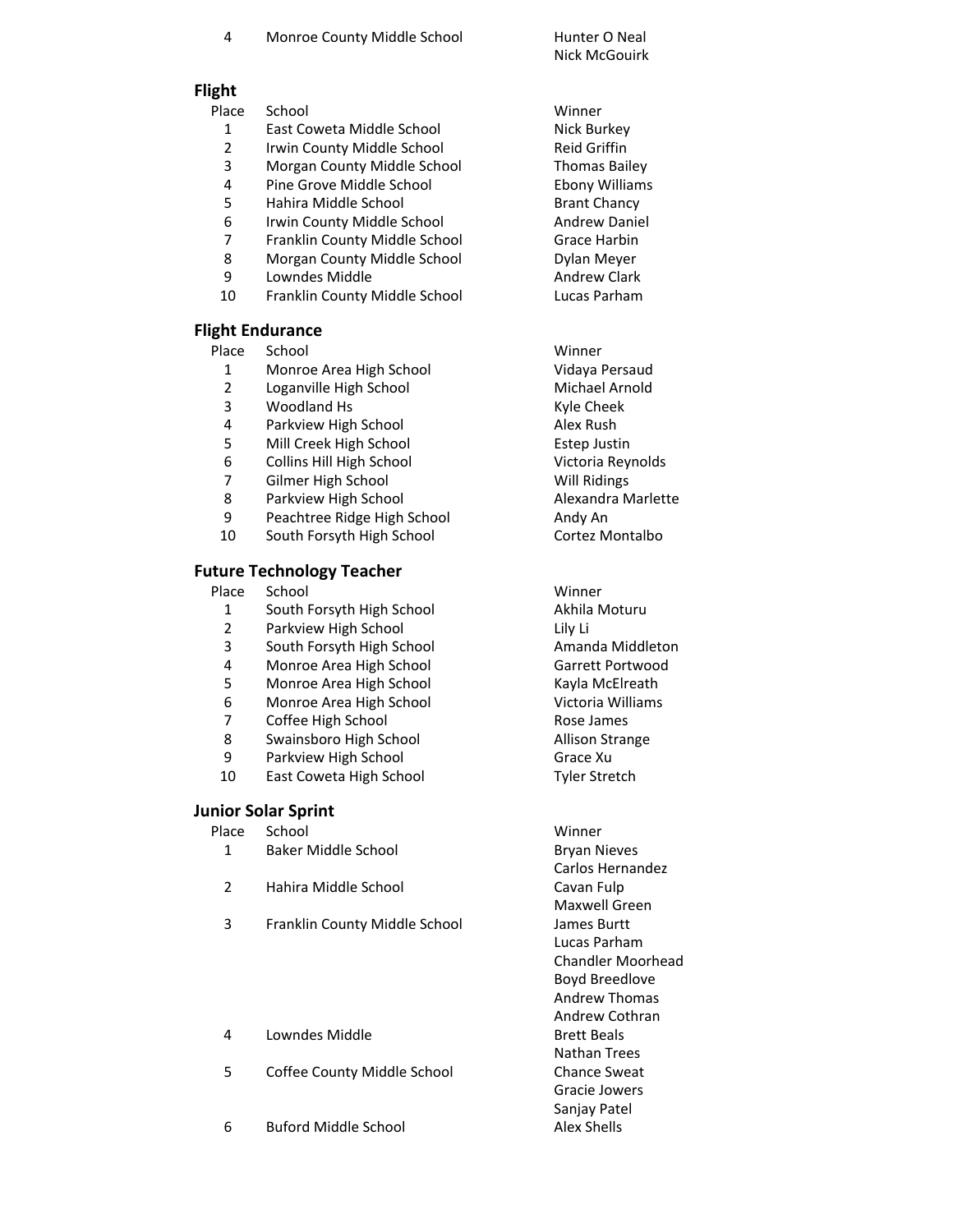| 7              | Rothschild Leadership Academy                            | Eugene Kim<br>Logan Strain<br>Aleksis Wiggins<br>Jaucea Seldon<br>Samantha Grimsley      |
|----------------|----------------------------------------------------------|------------------------------------------------------------------------------------------|
| 8<br>9         | Mary McLeod Bethune Middle<br>Irwin County Middle School | Jayda Patterson<br><b>Andrew Daniel</b><br>Maddi Tuggle                                  |
| 10             | East Coweta Middle School                                | Landong Hicks<br><b>Christian Devlin</b>                                                 |
|                | <b>Go Green Manufacturing</b>                            |                                                                                          |
| Place          | School                                                   | Winner                                                                                   |
| 1              | Morgan County Middle School                              | Claudia Sims<br>Henry Hofer                                                              |
| $\overline{2}$ | Ben Hill Middle School                                   | Mia Richardson<br><b>Shay Phillips</b><br><b>Margaret Evans</b>                          |
| 3              | Franklin County Middle School                            | Sarah Braddy<br>Jade Wester<br>Kennedy Williams                                          |
| 4              | Hahira Middle School                                     | Morgan Roach<br>Maxwell Green<br>Kathryn Crawford                                        |
| 5              | Lowndes Middle                                           | Macie Garner<br>Skylar Wildes                                                            |
| 6              | East Coweta Middle School                                | Whitney Warren<br>Bahsia Ennaemba<br>Hayley Conner<br>Jessica Exley                      |
| 7              | Irwin County Middle School                               | Mackenzie King<br>Mary Thompson<br>Andrew Daniel<br>Maddi Tuggle<br>Cara Hartline        |
| 8              | Pine Grove Middle School                                 | Rebekah James<br>Marcus Godwin                                                           |
| 9              | Hart County Middle School                                | <b>Garrett Mize</b><br><b>Breanna Forbes</b>                                             |
| 10             | Harris County Carver Middle School                       | Charlie Charter<br>Michael Knape<br>Katie Gilbert<br><b>Ryan Brooks</b><br>Wyatt Redmond |

# **Inventions and Innovations**

| Place | School                      | Winner               |
|-------|-----------------------------|----------------------|
| 1     | Hahira Middle School        | <b>Trent Broome</b>  |
|       |                             | Jacob Fiveash        |
| 2     | Morgan County Middle School | Carson Adams         |
|       |                             | Will Paschal         |
|       |                             | Dylan Meyer          |
| 3     | Lowndes Middle              | Dawson Peek          |
|       |                             | Sophie Sumner        |
|       |                             | <b>Taylor Macera</b> |
| 4     | East Coweta Middle School   | Bahsia Ennaemba      |
|       |                             | Hayley Conner        |
|       |                             | Jessica Exley        |
|       |                             | Madison Hightower    |
|       |                             | Mary Thompson        |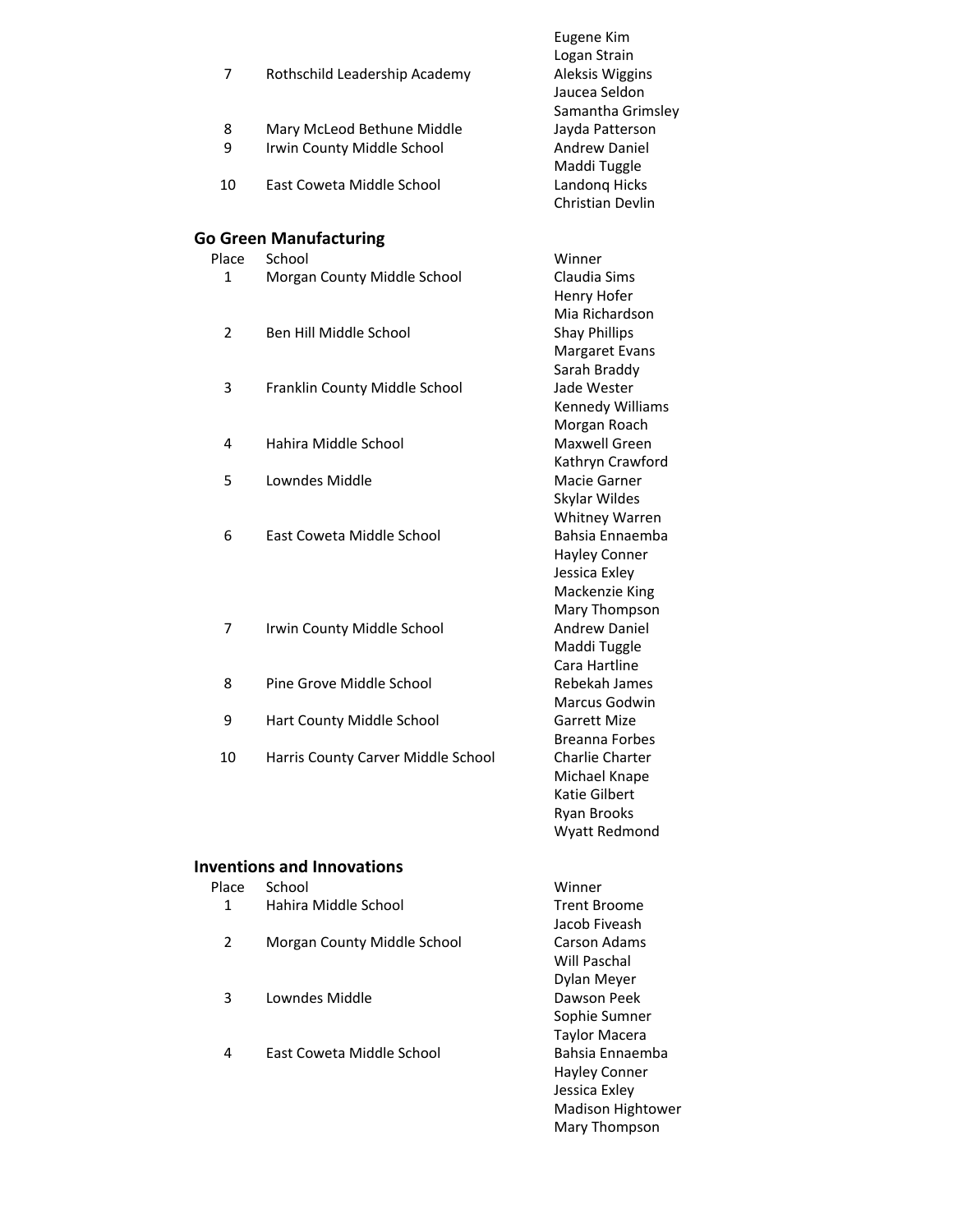| 5              | Pine Grove Middle School           | Laken Miller                            |
|----------------|------------------------------------|-----------------------------------------|
|                |                                    | Andrew Careaga<br><b>Terry Robins</b>   |
| 6              | Hart County Middle School          | Kaitlyn Phillips                        |
|                |                                    | Savannah Gaines                         |
|                |                                    | <b>Guy Avery</b>                        |
| 7              | <b>Buford Middle School</b>        | Cj Collins                              |
|                |                                    | Sean Kirkpatrick                        |
|                |                                    | Tyler Johnson                           |
| 8              | Ben Hill Middle School             | <b>Austin Futch</b><br>Kayla Newham     |
|                |                                    | <b>Faith Rawls</b>                      |
|                |                                    | Ty Hollinger                            |
|                |                                    | <b>Romil Patel</b>                      |
| 9              | Franklin County Middle School      | Jade Wester                             |
|                |                                    | Morgan Roach                            |
|                |                                    | Hannah Cary                             |
| 10             | Coffee County Middle School        | Abigail Wolfert                         |
|                |                                    | Mikaela Norman<br><b>Cheyanne Stone</b> |
|                |                                    |                                         |
|                | <b>Leadership Strategies</b>       |                                         |
| Place          | School                             | Winner                                  |
| 1              | Rothschild Leadership Academy      | Aleksis Wiggins                         |
|                |                                    | Alexander King                          |
|                |                                    | <b>Arik Faniel</b>                      |
| $\overline{2}$ | <b>Memorial Middle School</b>      | Gerald Herod                            |
| 3              | Pine Grove Middle School           | <b>Tyler Bates</b><br>Jonathan Copeland |
|                |                                    | Lauren Burgess                          |
|                |                                    | <b>Brett Joyal</b>                      |
| 4              | Franklin County Middle School      | Meribeth Starrett                       |
|                |                                    | <b>Haley Gaines</b>                     |
|                |                                    | <b>Andrew Thomas</b>                    |
| 5              | Freedom Middle School              | Sydney Fontenot                         |
|                |                                    | Ayomide Olayiwola<br>Danielle Joseph    |
| 6              | Irwin County Middle School         | <b>Andrew Daniel</b>                    |
|                |                                    | Mark Olds                               |
|                |                                    | Peyton Martin                           |
| 7              | Hart County Middle School          | Savannah Gaines                         |
|                |                                    | Michael Osborne                         |
|                |                                    | Abbie Johnson                           |
| 8              | Morgan County Middle School        | Riley Elwood                            |
|                |                                    | Mia Richardson                          |
| 9              | Harris County Carver Middle School | <b>Thomas Bailey</b><br>Charlie Charter |
|                |                                    | Elle Schaeffer                          |
|                |                                    | Rebecca Burgamy                         |
| 10             | Lowndes Middle                     | Casey Weldon                            |
|                |                                    | Sophie Sumner                           |
|                |                                    | <b>Taylor Macera</b>                    |

#### **Manufacturing Prototype**

| Place | School                  | Winner                |
|-------|-------------------------|-----------------------|
| 1     | Hiram High School       | <b>Whitney Penney</b> |
|       |                         | <b>Trevor Newton</b>  |
| 2     | Redan Highschool        | Aaron Lafayette       |
| 3     | Monroe Area High School | Oscar Gallardo        |
|       |                         | Jessica Hutchins      |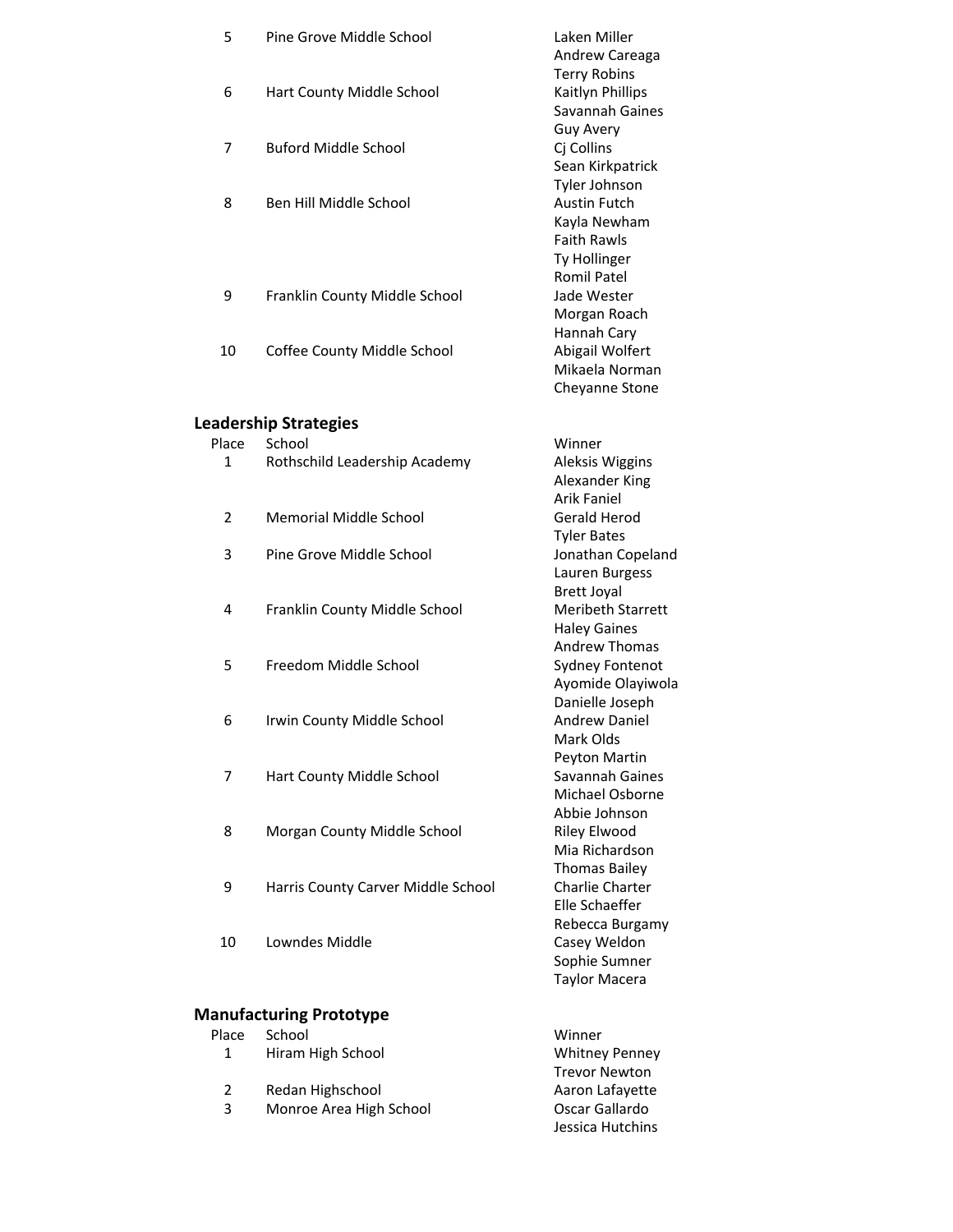|                       |                                                         | <b>Blake Allman</b>                           |
|-----------------------|---------------------------------------------------------|-----------------------------------------------|
| 4                     | Fitzgerald High School                                  | Meg Garber                                    |
|                       |                                                         | <b>Austin Stokes</b>                          |
| 5                     | Woodstock High School                                   | <b>Lindsy Davis</b>                           |
| 6                     | <b>Tucker High School</b>                               | Lauren Williams                               |
|                       |                                                         | Samantha Deptula<br>Raquel Clark              |
| 7                     | Gwinnett School Of Math, Science And Tech Andrew Vannus |                                               |
|                       |                                                         | Annylu Castro                                 |
|                       |                                                         | <b>Artur Tarasenko</b>                        |
|                       |                                                         | Ashrine Sattani                               |
| 8                     | West Forsyth High School                                | <b>Blake Tryon</b>                            |
|                       |                                                         | James Reed                                    |
|                       |                                                         | <b>Madeline Cheshire</b>                      |
|                       |                                                         | Rachael Mesa                                  |
|                       |                                                         | <b>Brian Hales</b>                            |
|                       |                                                         | Julie Jenkins                                 |
|                       |                                                         | <b>Russell Hewitt</b><br><b>Timothy Kelly</b> |
|                       |                                                         | Lauren Stupp                                  |
| 9                     | East Coweta High School                                 | Morgan King                                   |
|                       |                                                         | Laine Futral                                  |
|                       |                                                         | Kayla Sims                                    |
| 10                    | Chamblee High School                                    | Charles Candon                                |
|                       |                                                         | <b>Brandon Nguyen</b>                         |
|                       |                                                         |                                               |
|                       | <b>Medical Technology Issues</b>                        |                                               |
| Place<br>1            | School<br>Lowndes Middle                                | Winner                                        |
|                       |                                                         | Sophie Sumner<br><b>Taylor Macera</b>         |
| $\overline{2}$        | Hart County Middle School                               | <b>Guy Avery</b>                              |
|                       |                                                         | <b>Alex Roberts</b>                           |
| 3                     | Franklin County Middle School                           | <b>Meribeth Starrett</b>                      |
|                       |                                                         | Morgan Roach                                  |
|                       |                                                         | <b>Lillian Davis</b>                          |
|                       |                                                         | <b>Grace Harbin</b>                           |
|                       |                                                         | Aleah Hylton                                  |
|                       |                                                         | Allie Cobb                                    |
| 4                     | East Coweta Middle School                               | Mackenzie King                                |
| 5                     | Chattanooga Valley Middle                               | Madison Hightower<br>Cheredith Ramsey         |
|                       |                                                         | Kate Hixon                                    |
| 6                     | Tucker Middle School                                    | <b>Makenzie Drowns</b>                        |
|                       |                                                         | Nicolina Le                                   |
|                       |                                                         | Taylor Graham                                 |
| 7                     | Hahira Middle School                                    | Jacob Demersseman                             |
|                       |                                                         | Liam Wetherington                             |
| 8                     | Morgan County Middle School                             | Claudia Sims                                  |
|                       |                                                         | Ethan Jensen                                  |
| 9                     | Pine Grove Middle School                                | Derek Hines                                   |
| 10                    | Coffee County Middle School                             | Abigail Wolfert<br>Mikaela Norman             |
|                       |                                                         |                                               |
| <b>STEM Animation</b> |                                                         |                                               |
| Place                 | School                                                  | Winner                                        |
| 1                     | Pine Grove Middle School                                | <b>Tyler Arcand</b>                           |

2 Morgan County Middle School

3 Hahira Middle School

Connor Sapp<br>Andrew BeMent

Ethan Jensen<br>Liam Wetherington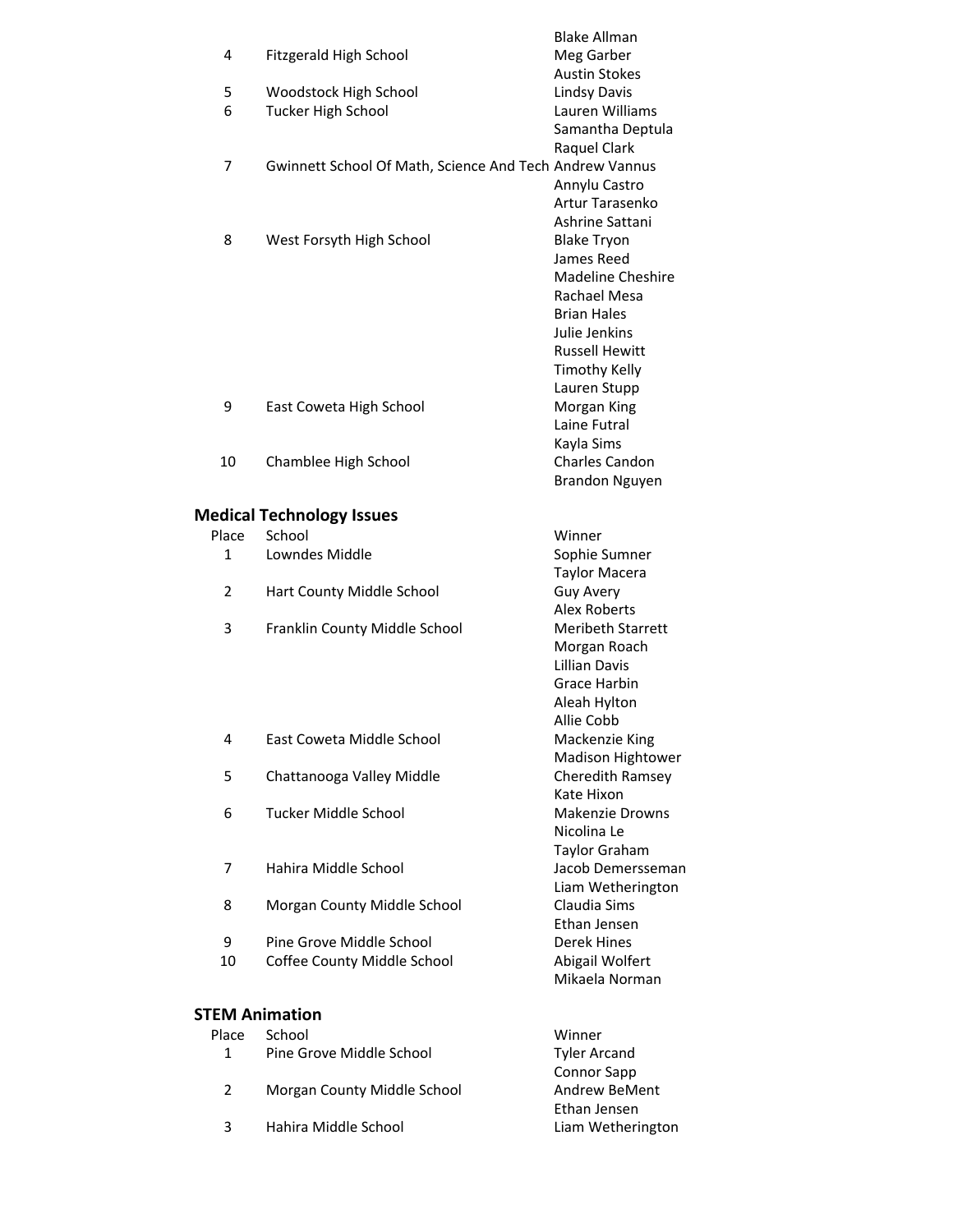| 4              | Franklin County Middle School                          | <b>Meribeth Starrett</b><br>David Shoemaker          |
|----------------|--------------------------------------------------------|------------------------------------------------------|
| 5              | East Coweta Middle School                              | <b>Haley Gaines</b><br>Kenzie Hanvey                 |
| 6              | Hart County Middle School                              | Lindy Payne<br>Elizabeth Johnson<br>Kaitlyn Phillips |
| 7              | Rothschild Leadership Academy                          | Alexander King<br>Samantha Grimsley                  |
|                | <b>Music Production</b>                                |                                                      |
| Place          | School                                                 | Winner                                               |
| 1              | Lowndes High School                                    | Charles Wetherington<br>Kevin Cook                   |
| 2              | Gwinnett School Of Math, Science And Tech Michelle Kim | Julie Ko                                             |
|                |                                                        | Brendon Machado                                      |
|                |                                                        | John Yeo                                             |
|                |                                                        | Kashi Sinha                                          |
| 3              | Dunwoody Hs                                            | Wilson Pu                                            |
|                |                                                        | Archish Chaturvedi                                   |
|                |                                                        | Tejas Sardar                                         |
| 4              | Parkview High School                                   | Zain Farishta<br>Meh-Ki White                        |
|                |                                                        | Joshua Castillo                                      |
|                |                                                        | Slisha Shrestha                                      |
|                |                                                        | <b>Milan Ravenell</b>                                |
|                |                                                        | Suraj Greenlund                                      |
| 5              | Chamblee High School                                   | Shuvajit Dey                                         |
|                |                                                        | <b>William Rountree</b>                              |
| 6              | Monroe Area High School                                | Jessica Still                                        |
|                |                                                        | Jessica Hutchins                                     |
|                |                                                        | <b>Carson Dobbs</b>                                  |
|                |                                                        | <b>Blake Allman</b>                                  |
| 7              | Savannah Arts Academy                                  | Sabrina Ang                                          |
|                |                                                        | Elizabeth Balinao                                    |
|                |                                                        | Amanda Zhang                                         |
|                |                                                        | Uche Chukwukere                                      |
| 8              | South Forsyth High School                              | <b>Tiffany Chau</b>                                  |
|                |                                                        | Seuhahn Ghu                                          |
|                |                                                        | Nick Wilson                                          |
| 9              | <b>Trion High School</b>                               | Arun Dunna<br>Landon Barrett                         |
|                |                                                        | <b>Dominick Bennett</b>                              |
| 10             | Grayson High School                                    | Kyle Aig-Imoukhuede                                  |
|                | <b>On Demand Video</b>                                 |                                                      |
| Place          | School                                                 | Winner                                               |
| $\mathbf 1$    | Northview High School                                  | Marcus Wei                                           |
|                |                                                        | Ben Self                                             |
|                |                                                        | Jospeh An                                            |
|                |                                                        | Sranee Bayapureddy                                   |
|                |                                                        | Ryan Hopkinson                                       |
| $\overline{2}$ | Parkview High School                                   | Dorena Nguyen                                        |
|                |                                                        | <b>Elliane MacConvery</b>                            |
|                |                                                        | Kevin Bonanno                                        |
|                |                                                        | <b>Milan Ravenell</b>                                |
|                |                                                        | Plamen Marinov                                       |
|                |                                                        | Zain Charaniya                                       |
| 3              | Lambert High School                                    | Eden Fletcher                                        |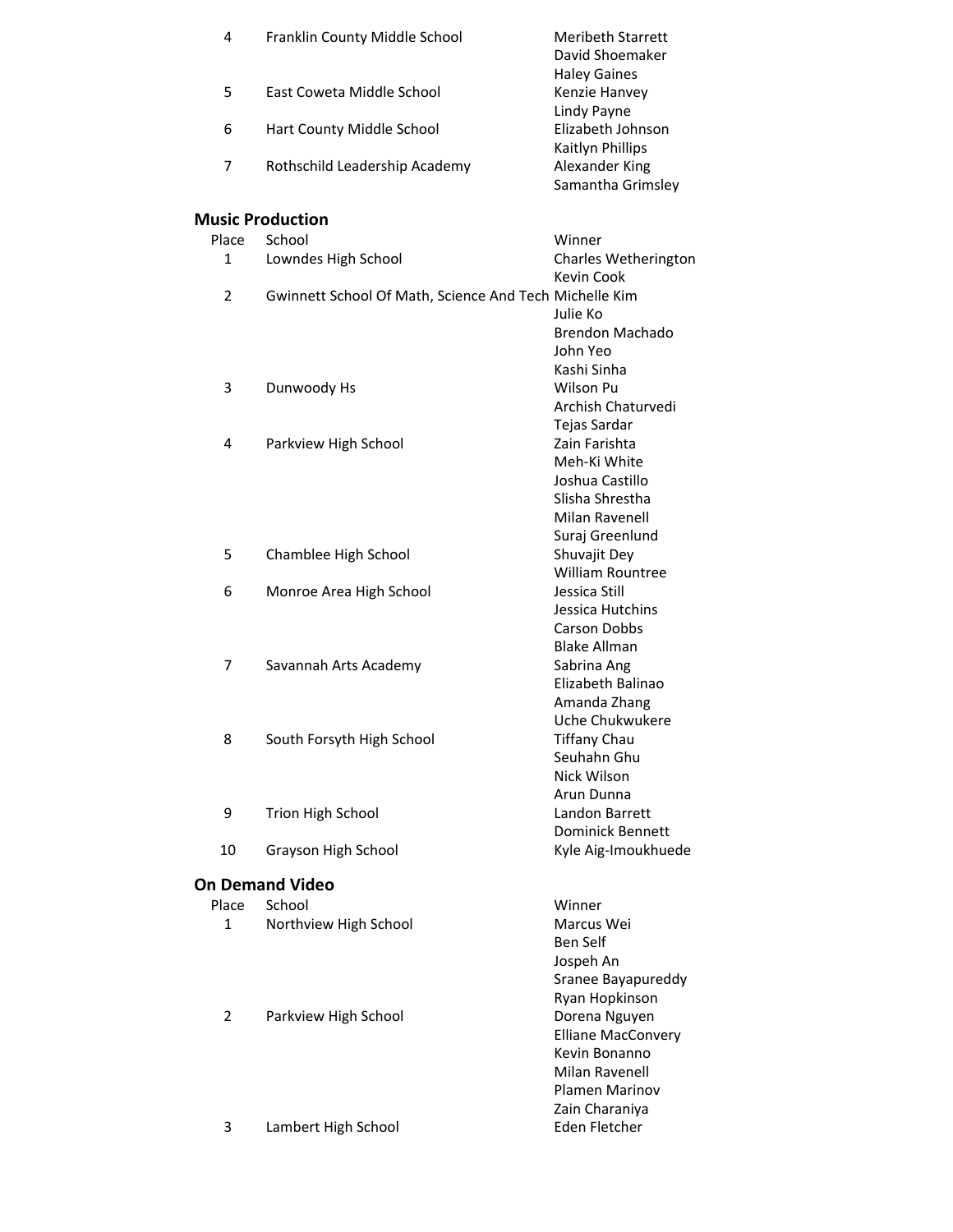|   |                                                           | Yassin Watson<br>Vishwa Mudigonda |
|---|-----------------------------------------------------------|-----------------------------------|
|   |                                                           | <b>Richard Chee</b>               |
|   |                                                           | Ali Khosravi                      |
| 4 | Ridgeland High School                                     | Jordan Brown                      |
|   |                                                           | <b>Brady Johnson</b>              |
|   |                                                           | <b>Eric McCarty</b>               |
|   |                                                           | James Alexander                   |
|   |                                                           | Cordell Kingsley                  |
|   |                                                           | <b>Emily Daily</b>                |
|   |                                                           | Kolston Byrd                      |
|   |                                                           | Christopher Hall                  |
|   |                                                           | Andrew Johnson                    |
|   |                                                           | Rebeccah Ballew                   |
|   |                                                           | Nathaniel Timmerman               |
|   |                                                           | Luke Elliott                      |
|   |                                                           | Llewellyn Kaden                   |
|   |                                                           | <b>Rusty Sparks</b>               |
|   |                                                           | Micah Genter                      |
|   |                                                           | <b>Wyatt Miles</b>                |
|   |                                                           | <b>Taylor Taylor</b>              |
| 5 | Fitzgerald High School                                    | <b>Bailey Cannard</b>             |
|   |                                                           | <b>Austin Stokes</b>              |
|   |                                                           | Brianna Stone                     |
|   |                                                           | <b>Brooke Schirack</b>            |
|   |                                                           | Jake Sellars                      |
|   |                                                           | Corbin Hayes                      |
|   |                                                           | Cierra McFerran                   |
|   |                                                           | Kylan Ray                         |
|   |                                                           | Ronald Garcia                     |
|   |                                                           | Megan Shiflett                    |
|   |                                                           | Leigh Anne Hamlin                 |
|   |                                                           | Meg Garber                        |
|   |                                                           | Katelyn Sutton                    |
|   |                                                           | Raj Patel                         |
|   |                                                           | Shae Horne                        |
|   |                                                           | Shelby Thomas                     |
|   |                                                           | <b>Taylor Hawley</b>              |
| 6 | A.R.Johnson Health Science And Engineering Magnet         |                                   |
| 7 | Duluth High School                                        | <b>Tiffany Lastinger</b>          |
|   |                                                           | Saadman Rahman                    |
|   |                                                           | Naman Kanwar                      |
|   |                                                           | Muhammed Safwan                   |
|   |                                                           | Michael Xu                        |
|   |                                                           | Lexie Hofmann                     |
|   |                                                           | <b>Charles Baker</b>              |
|   |                                                           | <b>Victor Barr</b>                |
|   |                                                           | Jun Yamada                        |
| 8 | Ware County High School                                   | Mureed Sultan                     |
|   |                                                           | Rajan Patel                       |
|   |                                                           | John Barnhill                     |
|   |                                                           | Kristaps Berzinch                 |
|   |                                                           | Kailen (Bob) Harris               |
|   |                                                           | Raj Patel                         |
|   |                                                           |                                   |
| 9 | Gwinnett School Of Math, Science And Tech Brendon Machado | May Prewitt                       |
|   |                                                           |                                   |
|   |                                                           | Jeffrey Jacob<br>Hannah Lee       |
|   |                                                           | John Yeo                          |
|   |                                                           |                                   |
|   |                                                           | Jennifer Um                       |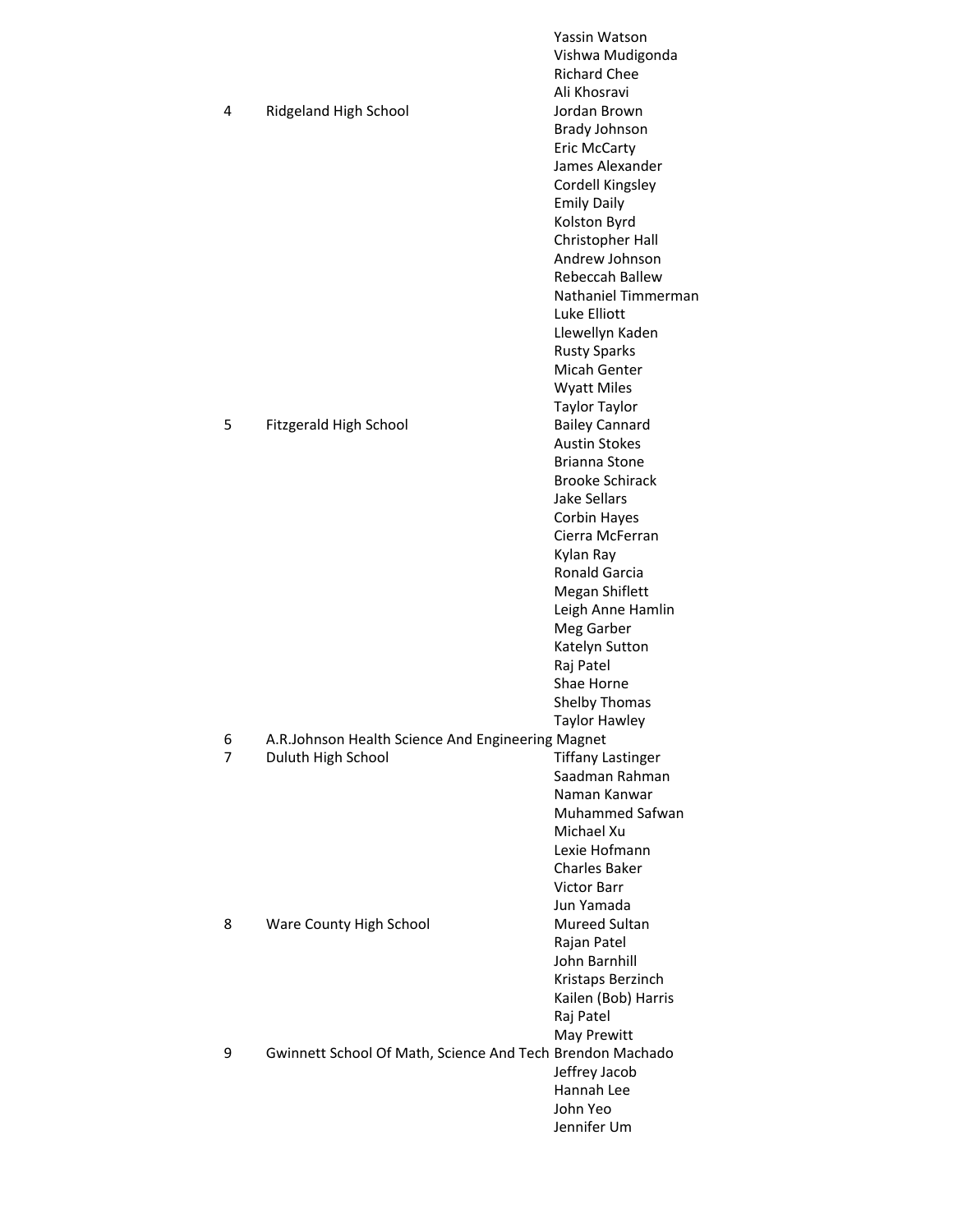|    |                    | May Do                 |
|----|--------------------|------------------------|
|    |                    | Shubham Gupte          |
|    |                    | Roy Kim                |
| 10 | Coffee High School | Rose James             |
|    |                    | <b>Quentin Plummer</b> |
|    |                    | Jonathan Ingram        |
|    |                    | <b>Bryce Carver</b>    |
|    |                    |                        |

#### **Open Source Software Development**

| Place School | Winner |
|--------------|--------|
|--------------|--------|

- 1 H. V. Jenkins High School Matthew Pfeiffer<br>2 South Forsyth High School Gabriel Arkanum
- South Forsyth High School Gabriel Arkanum
- 3 Dunwoody Hs Joseph Gordi
- 4 Monroe Area High School Skyler Page
- 5 Parkview High School **Alexandra Marlette**

#### 6 Savannah Arts Academy Sabrina Ang

- 7 Woodstock High School Keang Chong
- 8 Lowndes High School Clayton Condon
- 9 Tucker High School Yosyas Weji
- 10 Ola High School **Disk Contact Contact Contact Contact Contact Contact Contact Contact Contact Contact Contact Contact Contact Contact Contact Contact Contact Contact Contact Contact Contact Contact Contact Contact Conta**

#### **Outstanding Student (GA Only) ‐ HS**

- Place School Winner
	- 1 Parkview High School Meh-Ki White
	- 2 Morrow High School **Earnest Rainer**
	- 3 Chamblee High School Mollie Simon
	-
	- 5 Ola High School Jalen Cornell
	- 6 South Forsyth High School School Akhila Moturu
	- 7 Johns Creek High School Tiffany Hsieh
	- 8 Monroe Area High School **Concrete Contract Concrete Concrete Concrete Concrete Concrete Concrete Concrete Concrete Concrete Concrete Concrete Concrete Concrete Concrete Concrete Concrete Concrete Concrete Concrete Concre**
	- 9 Swainsboro High School **Allison Strange**
	- 10 Hart County High School Raeanna Greenway

### **Outstanding Student (GA Only) ‐ MS**

| Place | School                        | Winner               |
|-------|-------------------------------|----------------------|
| 1     | Pine Grove Middle School      | <b>Connor Sapp</b>   |
| 2     | Franklin County Middle School | Jade Wester          |
| 3     | Rothschild Leadership Academy | <b>Arik Faniel</b>   |
| 4     | Morgan County Middle School   | <b>Thomas Bailey</b> |
| 5     | Hart County Middle School     | Abbie Johnson        |
| 6     | East Coweta Middle School     | Mary Thompson        |
| 7     | Irwin County Middle School    | Robby Espano         |
| 8     | Irwin County Middle School    | Robby Espano         |
|       |                               |                      |

Walker Wood Ethan Crowder Oscar Gallardo Asimm Hirani Brent Bessemer Craig Rhodes Julie Wang Linus Fennell Brianna Brunson A. C. Williams Grace Song Gregory Lindsey Joseph Warren Amyn Said Jalen Jackson

4 Gilmer High School **Tommy Calhoun**<br>
5 Ola High School School Jalen Cornell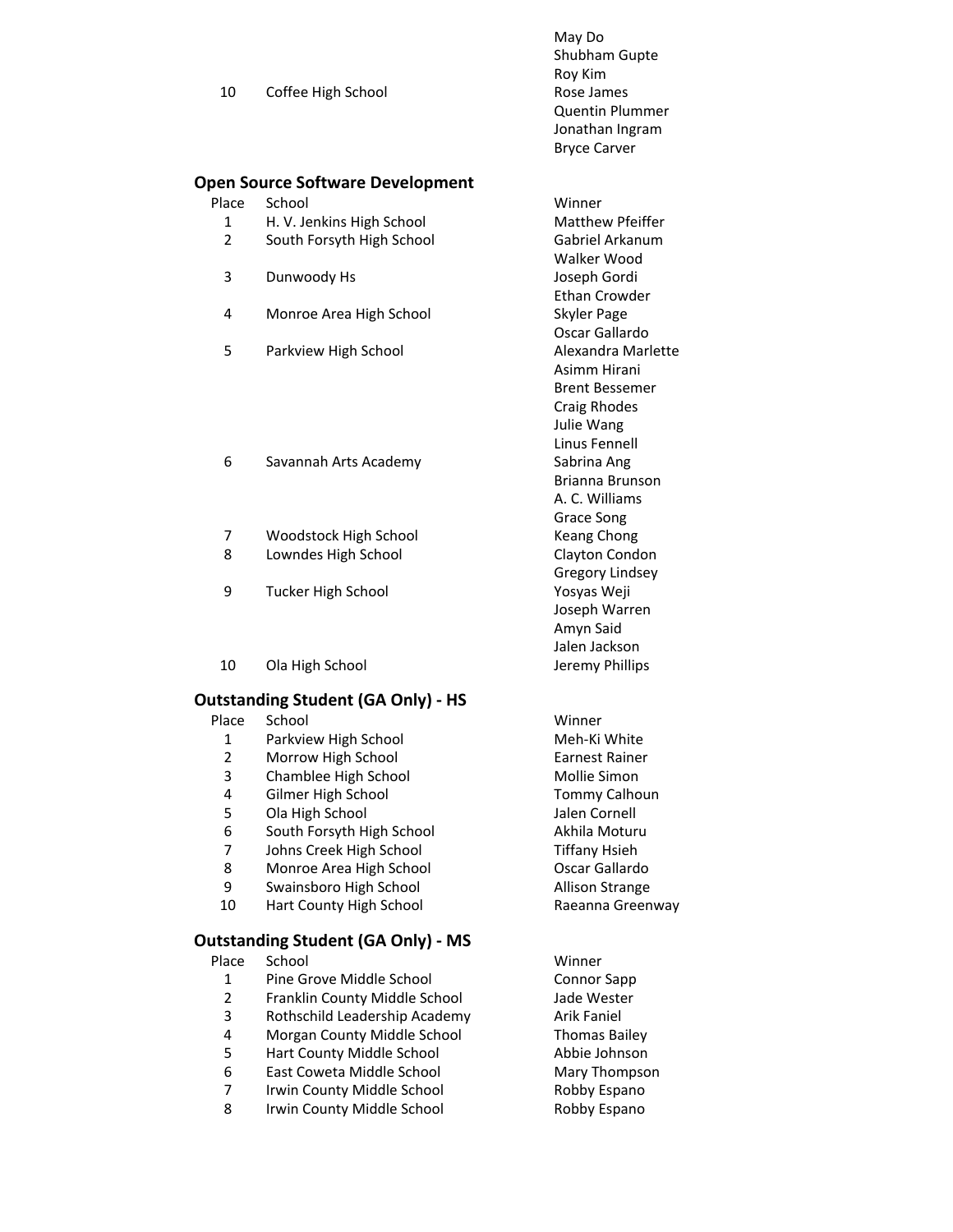# **Photographic Technology**

| School                      | Winner                                                 |
|-----------------------------|--------------------------------------------------------|
| Gilmer High School          | Kathyrn Farley                                         |
| Monroe Area High School     | Jennifer Kelly                                         |
| Parkview High School        | Olivia Stehr                                           |
| Hart County High School     | Kiersten Worley                                        |
| Irwin County High School    | Summer Pridgen                                         |
|                             |                                                        |
| Crawford County High School | Rachel Sandefur                                        |
| Chamblee High School        | David Duy Nguyen                                       |
| South Forsyth High School   | Alexa Brinkman                                         |
| Savannah Arts Academy       | Elizabeth Balinao                                      |
|                             |                                                        |
|                             | Gwinnett School Of Math, Science And Tech Zahra Hakani |

### **Prepared Presentation**

| Place | School                                              | Winner                    |
|-------|-----------------------------------------------------|---------------------------|
| 1     | Irwin County High School                            | Dacee Blawn               |
| 2     | Marietta High School                                | <b>Gilbert Richardson</b> |
| 3     | Lowndes High School                                 | Laura Wilson              |
| 4     | Monroe Area High School                             | Victoria Williams         |
| 5     | South Forsyth High School                           | Radhika Kamath            |
| 6     | <b>Tucker High School</b>                           | <b>Alexis Haynes</b>      |
| 7     | Parkview High School                                | <b>Zivu Ding</b>          |
| 8     | Gwinnett School Of Math, Science And Tech Lucy Wang |                           |
| 9     | Crawford County High School                         | Morgan Shepard            |
| 10    | Fitzgerald High School                              | Meg Garber                |
|       |                                                     |                           |

# **Prepared Speech**

| Place | School                             | Winner               |
|-------|------------------------------------|----------------------|
| 1     | Pine Grove Middle School           | Lauren Burgess       |
| 2     | Franklin County Middle School      | Jade Wester          |
| 3     | Morgan County Middle School        | <b>Thomas Bailey</b> |
| 4     | Rothschild Leadership Academy      | Alexander King       |
| 5     | Hahira Middle School               | George Crawford      |
| 6     | Ben Hill Middle School             | Kayla Newham         |
| 7     | Irwin County Middle School         | <b>Reid Griffin</b>  |
| 8     | Harris County Carver Middle School | Will Yeiser          |
| 9     | Miller Grove Middle School         | Victoria Hudson      |
| 10    | Memorial Middle School             | <b>Tre Moses</b>     |
|       |                                    |                      |

# **Problem Solving**<br>Place School

| Place          | School                             | Winner                |
|----------------|------------------------------------|-----------------------|
| 1              | Creekland Middle School            | David Cruz            |
|                |                                    | Preston Millerd       |
| $\overline{2}$ | Lowndes Middle                     | Caleb Maine           |
|                |                                    | Trey Ekker            |
| 3              | Morgan County Middle School        | Ramon Zamudio         |
|                |                                    | <b>Andrew BeMent</b>  |
| 4              | Harris County Carver Middle School | Wyatt Redmond         |
|                |                                    | <b>Brandon Swint</b>  |
| 5              | Memorial Middle School             | Tiara Mitchell        |
|                |                                    | Sabrya Clements       |
| 6              | Chattanooga Valley Middle          | Cheredith Ramsey      |
|                |                                    | Sarah Williams        |
| 7              | East Coweta Middle School          | Jessica Exley         |
|                |                                    | Mary Thompson         |
| 8              | Henderson Middle School            | Julian Cardona        |
|                |                                    | Delaney Moyer         |
| 9              | Irwin County Middle School         | Peyton Martin         |
|                |                                    | Alex Clady            |
| 10             | <b>Fannin County Middle</b>        | <b>Grant Shepherd</b> |
|                |                                    |                       |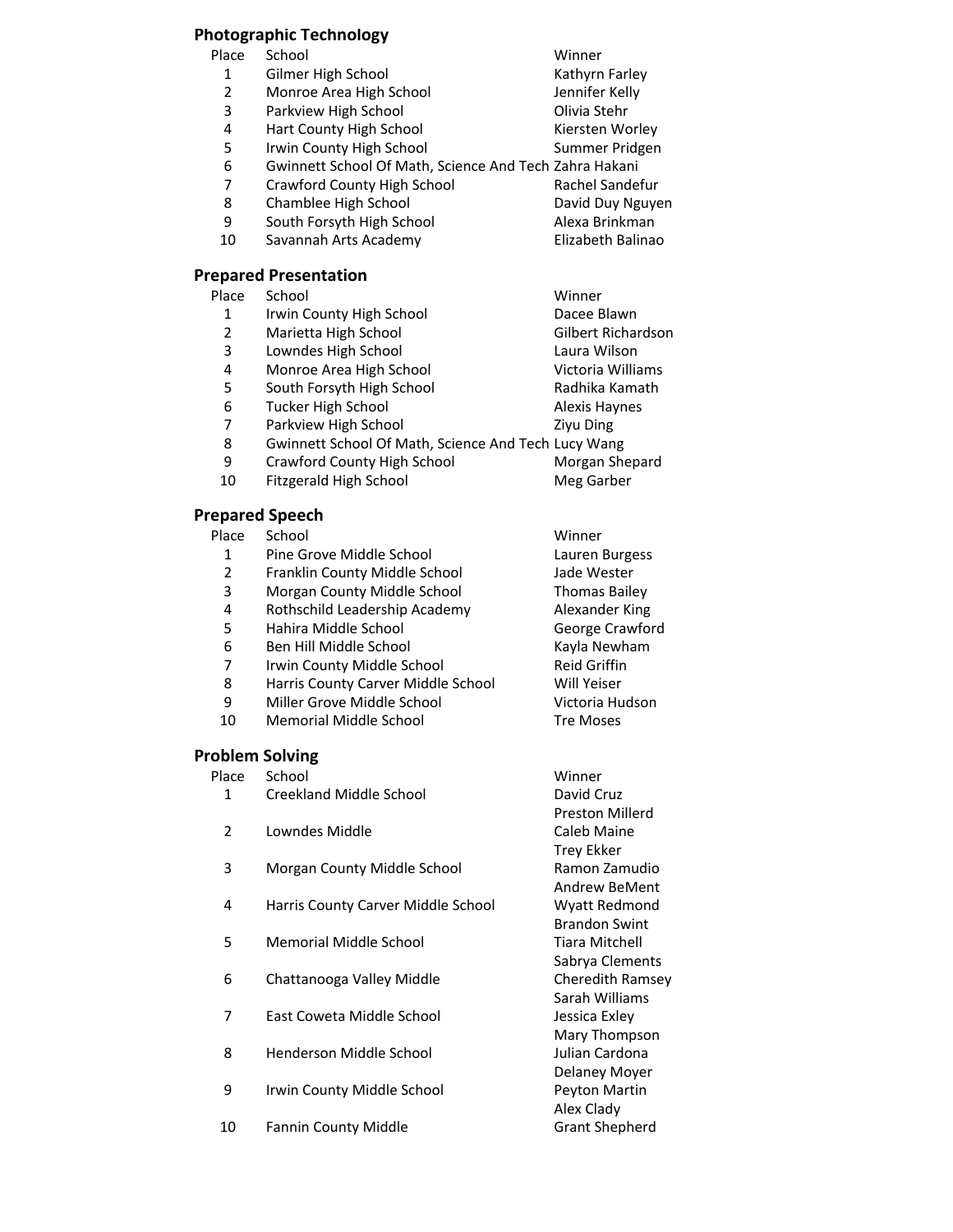#### Waylon Arrowood

Tori Mitchell Kayla McElreath

Ryan Burke Gabriel Arkanum Tiffany Chau

Kevin Bonanno

Milan Ravenell Shriji Suhagia Suraj Greenlund

Asha Colbert Amanda Zhang Grace Song

Teryon Parker

Hannah Hill

Luke Littleton‐Strand

Lily Li

#### **Promotional Design**

Place School Winner

- 1 Morgan County Middle School Ethan Jensen<br>2 East Coweta Middle School Bahsia Ennaer
- 2 East Coweta Middle School Bahsia Ennaemba<br>3 Coffee County Middle School Chevanne Stone
- 3 Coffee County Middle School Cheyanne Stone
- 4 Hahira Middle School Sarah Pearson
- 5 Rothschild Leadership Academy TyAsia Cobb
- 6 East Coweta Middle School Mackenzie King
- 7 Rothschild Leadership Academy Jaucea Seldon<br>8 Morgan County Middle School Never
- Morgan County Middle School **Dylan Meyer**
- 9 Pine Grove Middle School Natalia Williams
- 10 Franklin County Middle School Morgan Roach

#### **Promotional Graphics**

Place School **Winner** 

- 
- 1 Parkview High School Sida Tang<br>2 South Forsyth High School Sida Tiffany Ch **2 South Forsyth High School Tiffany Chau**
- 3 Morrow High School **Hanh Nguyen**
- 4 Tucker High School Lauren Williams
- 5 Morrow High School Nancy Nguyen
- 6 Parkview High School Caroline Stehr<br>
7 Cook High School Caroline Hall
- 
- 7 Cook High School **Jamie Hall**<br>8 Monroe Area High School **Jamie Hall** Monroe Area High School Vidaya Persaud
- 9 South Forsyth High School Jessica Tang
- 10 Gilmer High School Will Ridings

#### **SciVis**

Place School **Winner** 1 Monroe Area High School Vidaya Persaud 2 South Forsyth High School Eric Strozensky 3 Northview High School Laura Sierra 4 Parkview High School **Dorena Nguyen** 

- 5 Savannah Arts Academy Sabrina Ang
- 6 Chamblee High School Charles Candon
- 7 Grayson High School Richard Parsons
- 8 Westlake High School Maya Walters
- 9 Hart County High School **Amin Nikita**

#### **Structural Engineering ‐ HS**

| Place School      | Winner           |
|-------------------|------------------|
| Trion High School | Sydeny Henderson |
|                   | Emily Johnson    |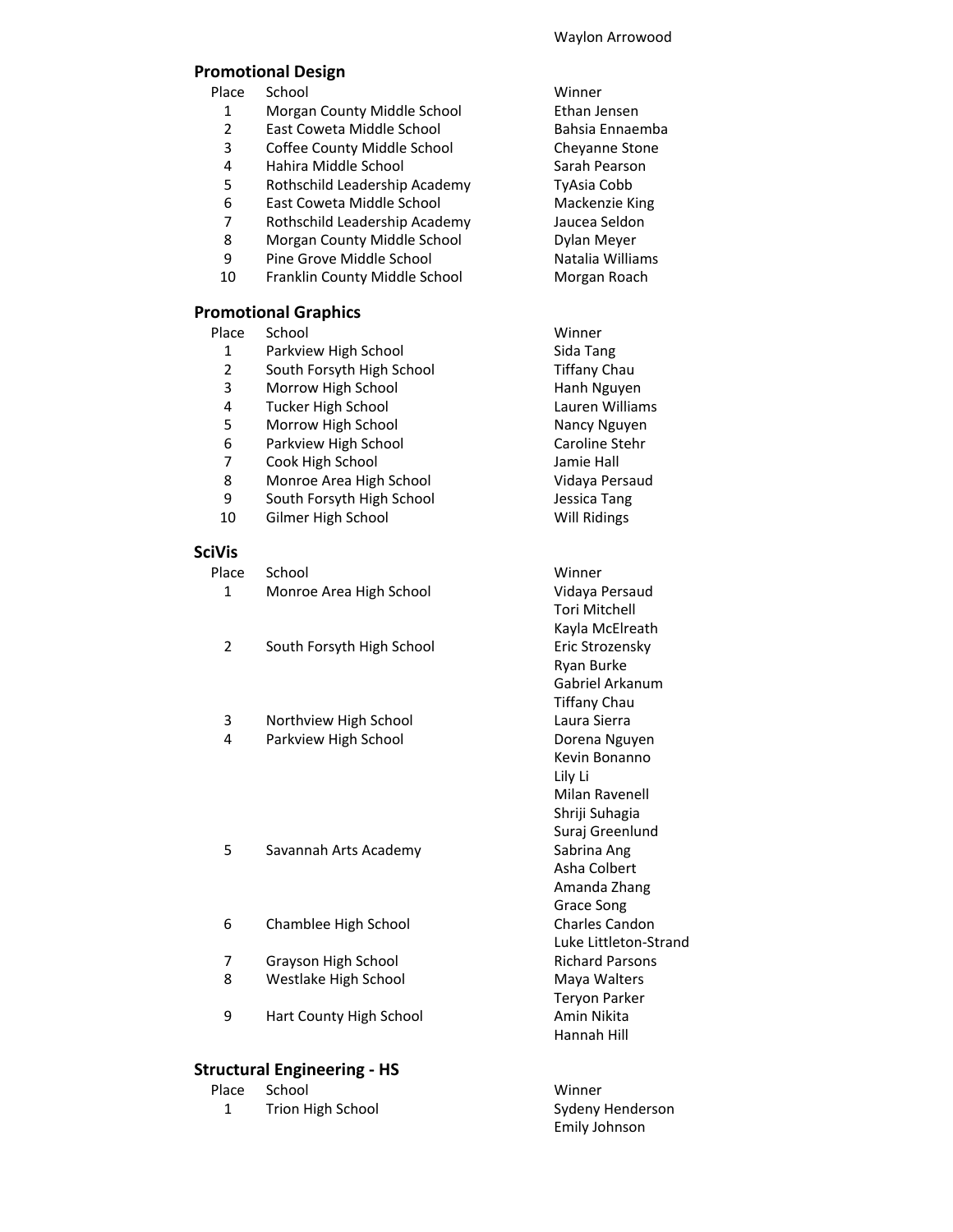| $\overline{2}$ | Loganville High School                             | Hayden Tammen        |
|----------------|----------------------------------------------------|----------------------|
|                |                                                    | <b>Dylan Bratton</b> |
| 3              | Parkview High School                               | Jack Fontana         |
|                |                                                    | Christopher Turner   |
| 4              | Collins Hill High School                           | Nauman Lalani        |
|                |                                                    | Dhruval Shah         |
| 5              | Archer High School                                 | lan Magrogan         |
|                |                                                    | Reed Clark           |
| 6              | Monroe Area High School                            | Vidaya Persaud       |
|                |                                                    | <b>Skyler Page</b>   |
| 7              | Northview High School                              | Harrison Lange       |
|                |                                                    | Dylan Thomson        |
| 8              | Appling County High School                         | <b>Tyler Brown</b>   |
|                |                                                    | Kyler Herrington     |
| 9              | Franklin County High School                        | Daniel Moore         |
|                |                                                    | Jacob Tatum          |
| 10             | A.R. Johnson Health Science And Engineering Magnet |                      |
|                |                                                    |                      |

# **Structural Model - MS**<br>Place School

| Place | School                             | Winner               |
|-------|------------------------------------|----------------------|
| 1     | Morgan County Middle School        | Henry Hofer          |
|       |                                    | Ramon Zamudio        |
| 2     | Franklin County Middle School      | Boyd Breedlove       |
|       |                                    | Chandler Moorhead    |
| 3     | Irwin County Middle School         | Mark Olds            |
|       |                                    | <b>Andrew Daniel</b> |
| 4     | Harris County Carver Middle School | Elle Schaeffer       |
|       |                                    | Seth Chapman         |
| 5     | Monroe County Middle School        | Hunter O Neal        |
|       |                                    | Nick McGouirk        |
| 6     | Pine Grove Middle School           | Terry Robins         |
|       |                                    | Logan Calkins        |
| 8     | Henderson Middle School            | Nathan Reid          |
|       |                                    | Zachary Wamsley      |
| 9     | Lowndes Middle                     | Dawson Peek          |
|       |                                    | <b>Miguel Garcia</b> |
| 10    | Lithonia Middle School             | Lydell Kerbo         |
|       |                                    | Joshua Plummer       |
|       |                                    |                      |

# **Systems Control Technology - HS**<br>Place School

| Place          | School                                                  | Winner                 |
|----------------|---------------------------------------------------------|------------------------|
| 1              | Chamblee High School                                    | Daniel Richardson      |
| $\overline{2}$ | Dunwoody Hs                                             | Tejas Sardar           |
|                |                                                         | Jeremy Teissler        |
|                |                                                         | Liam Eastham           |
| 3              | Collins Hill High School                                | Gi Shin                |
|                |                                                         | <b>Matthew Stotter</b> |
| 4              | Lowndes High School                                     | <b>Trevor Terry</b>    |
|                |                                                         | Gregory Lindsey        |
|                |                                                         | Charles Wetherington   |
| 5              | Gwinnett School Of Math, Science And Tech Jeffrey Jacob |                        |
| 6              | Monroe Area High School                                 | <b>Bailey Noles</b>    |
|                |                                                         | <b>Blake Allman</b>    |
|                |                                                         | Carson Dobbs           |
| 7              | Woodstock High School                                   | Nick Salvino           |
|                |                                                         | Joshua Vayntrub        |
|                |                                                         | William Ragsdale       |
| 8              | Parkview High School                                    | Yassin Moghazy         |
|                |                                                         | Jack Fontana           |
|                |                                                         | Asimm Hirani           |
|                |                                                         |                        |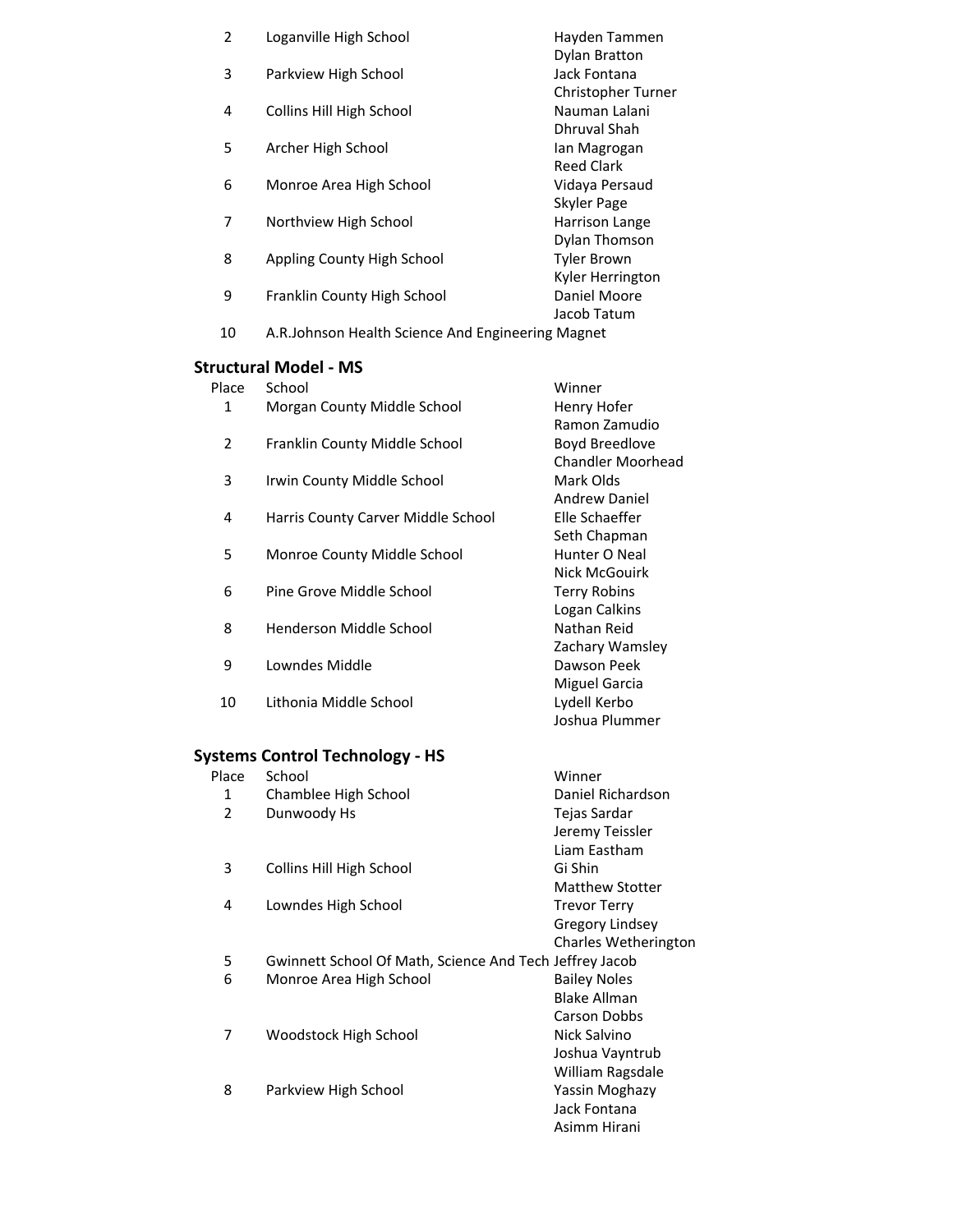| 9                | Peachtree Ridge High School            | <b>Andrew Bare</b><br><b>Bryce Karlins</b> |
|------------------|----------------------------------------|--------------------------------------------|
| 10               | South Forsyth High School              | Andy An<br>Phillip LaPlante                |
|                  |                                        | Brian John<br><b>William Parish</b>        |
|                  | <b>Systems Control Technology - MS</b> |                                            |
| Place            | School                                 | Winner                                     |
| $\mathbf{1}$     | <b>Tucker Middle School</b>            | Joshua Sullivan                            |
|                  |                                        | Penn Miller                                |
| $\overline{2}$   | Creekland Middle School                | Tanjid Mitul<br>Elias Green                |
|                  |                                        | David Cruz                                 |
|                  |                                        | <b>Preston Millerd</b>                     |
| 3                | Henderson Middle School                | Julian Cardona                             |
|                  |                                        | Delaney Moyer                              |
|                  |                                        | Nathan Reid                                |
| 4                | Franklin County Middle School          | David Shoemaker                            |
|                  |                                        | <b>Boyd Breedlove</b>                      |
|                  |                                        | <b>Brennan Coile</b>                       |
| 5                | Lowndes Middle                         | Dawson Peek                                |
|                  |                                        | <b>Miguel Garcia</b>                       |
| 6                | Morgan County Middle School            | Patrick Bennett<br>Will Paschal            |
|                  |                                        | Henry Hofer                                |
|                  |                                        | <b>Riley Elwood</b>                        |
| 7                | Ben Hill Middle School                 | <b>Austin Futch</b>                        |
|                  |                                        | Lane Deese                                 |
|                  |                                        | Nathaniel Lokey                            |
|                  |                                        | <b>Romil Patel</b>                         |
| 8                | East Coweta Middle School              | <b>Will Futral</b>                         |
| 9                | Hahira Middle School                   | <b>River Hardin</b><br>Jacob Demersseman   |
|                  |                                        | <b>Brant Chancy</b>                        |
|                  |                                        | Liam Wetherington                          |
| 10               | Pine Grove Middle School               | <b>Tyler Arcand</b>                        |
|                  |                                        | Connor Sapp                                |
| <b>Tech Bowl</b> |                                        |                                            |
| Place            | School                                 | Winner                                     |
| 1                | Fannin County Middle                   | <b>Brianna Ellis</b>                       |
|                  |                                        | <b>Grant Shepherd</b>                      |
| 2                | Irwin County Middle School             | Waylon Arrowood<br>Will Schalch            |
|                  |                                        | <b>Reid Griffin</b>                        |
|                  |                                        | Alex Clady                                 |
| 3                | Morgan County Middle School            | Claudia Sims                               |
|                  |                                        | Riley Elwood                               |
|                  |                                        | <b>Carson Adams</b>                        |
| 4                | Lowndes Middle                         | Caleb Maine                                |
|                  |                                        | Jessie Mcdougald                           |
|                  |                                        | <b>Trey Ekker</b>                          |
| 5                | Harris County Carver Middle School     | Robert Bayer                               |
|                  |                                        | Seth Chapman<br>Katie Gilbert              |
| 6                | Franklin County Middle School          | Lucas Parham                               |
|                  |                                        | David Shoemaker                            |
|                  |                                        | <b>Brennan Coile</b>                       |
| 7                | Chattanooga Valley Middle              | <b>Hailey Carroll</b>                      |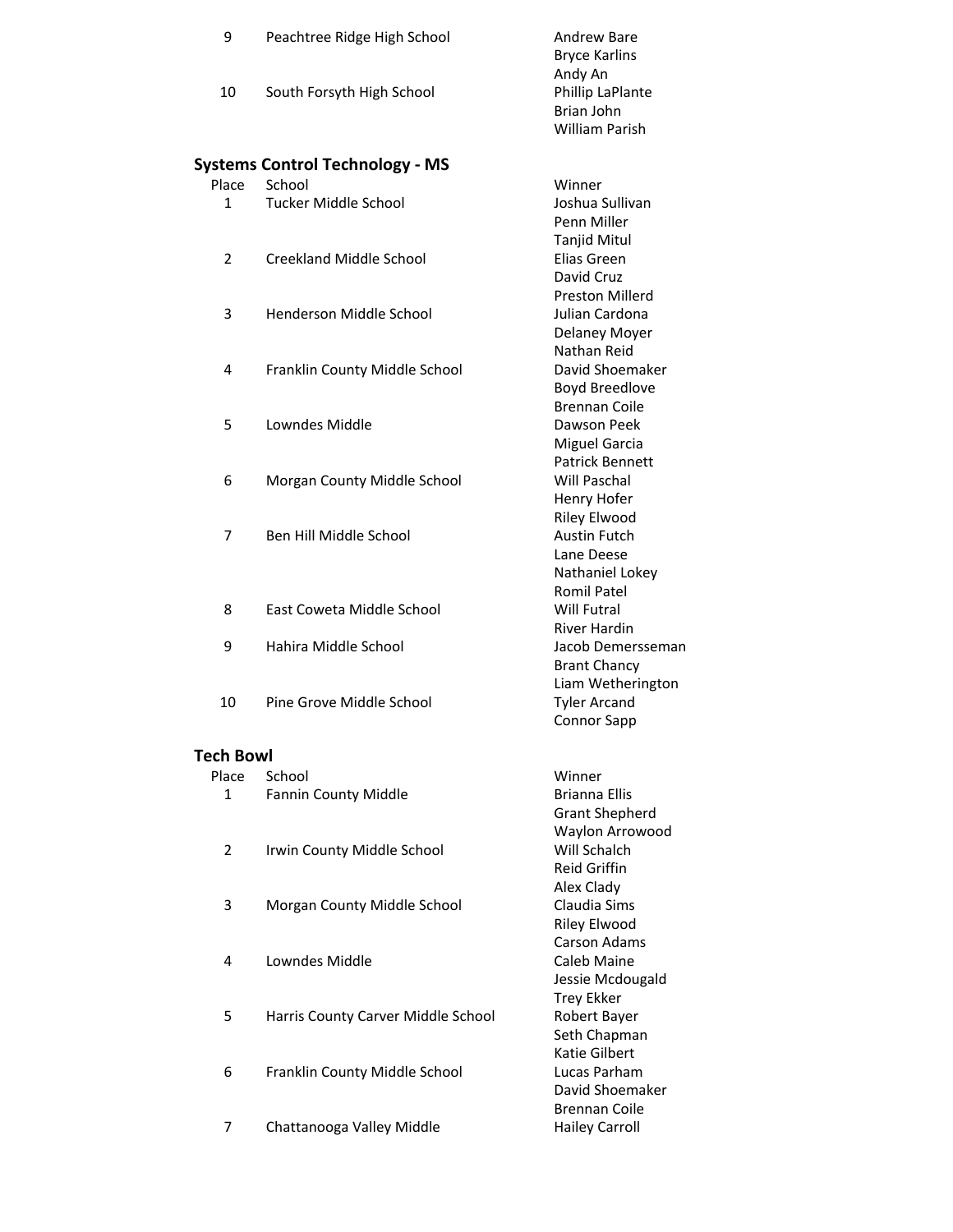| 8  | Tucker Middle School    | Isabel Dickson<br>Sarah Williams<br>Kaleb Sixto<br>Makenzie Drowns |
|----|-------------------------|--------------------------------------------------------------------|
| 9  | Buford Middle School    | <b>Taylor Graham</b><br>Alex Shells<br>Logan Strain                |
| 10 | Creekland Middle School | Payton Shells<br>Preston Millerd<br>Margaret Sauer<br>David Cruz   |

|                | <b>Technical Design</b>            |                                         |
|----------------|------------------------------------|-----------------------------------------|
| Place          | School                             | Winner                                  |
| 1              | East Coweta Middle School          | Mackenzie King<br>Hayley Conner         |
| $\overline{2}$ | Morgan County Middle School        | Will Paschal<br>Mia Richardson          |
| 3              | Chattanooga Valley Middle          | Cheredith Ramsey<br>Kate Hixon          |
| 4              | Lowndes Middle                     | Allyson Garner<br>Jaycee Hughes         |
| 5              | Hahira Middle School               | <b>Brant Chancy</b><br>Carter Holley    |
| 6              | <b>Burke County Middle School</b>  | <b>Austin Milner</b><br>Zach Register   |
| 7              | Tucker Middle School               | Kaleb Sixto<br>Revaz Sharma             |
| 8              | Harris County Carver Middle School | Elle Schaeffer<br><b>Palmer Marlowe</b> |
| 9              | Memorial Middle School             | Ashanah Gayden<br>Imani Gunnison        |
| 10             | Franklin County Middle School      | Grace Harbin<br>Bern Leroy Bennett      |

# Place School **Winner Technical Sketching and Application**

| 1                      | Gilmer High School                                      | Will Ridings         |
|------------------------|---------------------------------------------------------|----------------------|
| $\overline{2}$         | Parkview High School                                    | Alex Rush            |
| 3                      | Monroe Area High School                                 | <b>Tori Mitchell</b> |
| 4                      | Forsyth Central High School                             | Amy Zhai             |
| 5                      | East Laurens High School                                | Joseph Cason         |
| 6                      | Chamblee High School                                    | Mitchell Gant        |
| 7                      | Ola High School                                         | <b>Eston Slacks</b>  |
| 8                      | Ware County High School                                 | <b>Mallory Helms</b> |
| 9                      | Mill Creek High School                                  | <b>Smart Samuel</b>  |
| 10                     | Woodland Hs                                             | Hani Al-Sharif       |
| <b>Technology Bowl</b> |                                                         |                      |
| Place                  | School                                                  | Winner               |
| 1                      | Apalachee Hs                                            | Jacky Fong           |
|                        |                                                         | <b>Tyler Bredow</b>  |
|                        |                                                         | Joe Allen            |
| 2                      | Gwinnett School Of Math, Science And Tech Jeffrey Jacob |                      |
|                        |                                                         | Hannah Lee           |
|                        |                                                         | Mateo Correa         |
| 3                      | Parkview High School                                    | Sida Tang            |
|                        |                                                         | Meh-Ki White         |
|                        |                                                         | Gokul Venkatesababa  |
| 4                      | Woodstock High School                                   | Michael Masdea       |
|                        |                                                         |                      |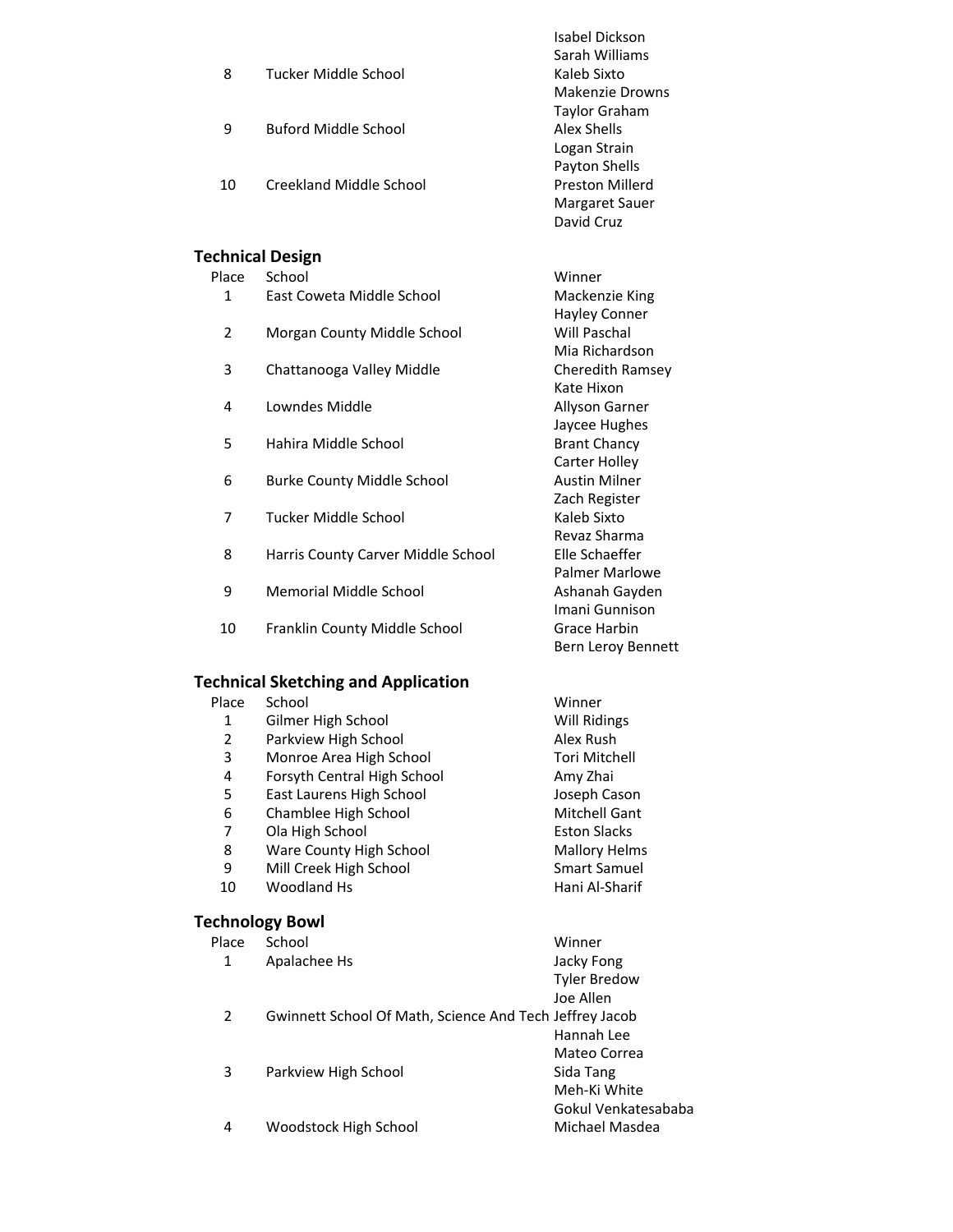|    |                             | <b>Russell Sprouse</b> |
|----|-----------------------------|------------------------|
|    |                             | Stivens Salazar        |
| 5  | Chattahoochee High School   | Nandan Dave            |
|    |                             | Surya Dutta            |
|    |                             | Deepak Rao             |
| 6  | Mill Creek High School      | Estep Justin           |
|    |                             | Reed Lisa              |
|    |                             | Driscoll Brendan       |
| 7  | Ola High School             | Forrest Elliott        |
|    |                             | Will Crawford          |
|    |                             | Zac Gilmer             |
| 8  | Forsyth Central High School | <b>Brad Shuford</b>    |
|    |                             | Amber Shell            |
|    |                             | Sean Cummings          |
|    |                             | <b>Emily Brickell</b>  |
|    |                             | <b>Trevor Perdue</b>   |
| 9  | Ware County High School     | Mureed Sultan          |
|    |                             | Wei Lin                |
|    |                             | Kristaps Berzinch      |
| 10 | South Forsyth High School   | Mckenzie Callaway      |
|    |                             | Ryan Burke             |

# **Technology Problem Solving**

Place School Winner

1 Chattahoochee High School Bill Rettig

William Parish

Garrett Kolls

Andrew Thrift

Dylan Maxwell

Brent Bessemer

MaKayla Jacobs

Mia Campbell

Brandon Cherry

Brady Johnson Kolston Byrd Wyatt Miles Micah Genter

Eric Strozensky

Paula Ruiz

- 2 Ware County High School School John Barnhill
- 3 Trion High School Shealy Jonathon Shealy
- 4 Parkview High School Robert Anderson
- 5 Woodstock High School **William Garrett**
- 6 Cook High School Javier Garcia
- 7 Liberty College & Career Academy Elijah Ferguson
- 8 Burke County High School **Amanda Durant**
- 9 Ridgeland High School **Litter Contains Liberal Report Contains Contains Contains Contains Contains Contains Contains Contains Contains Contains Contains Contains Contains Contains Contains Contains Contains Contains Cont**
- 10 South Forsyth High School **Amanda Middleton**

### **Transportation Modeling**

| Place | School                    | Winner                |
|-------|---------------------------|-----------------------|
| 1     | Monroe Area High School   | Oscar Gallardo        |
| 2     | Collins Hill High School  | David Dorr            |
| 3     | Monroe Area High School   | Jessica Hutchins      |
| 4     | Loganville High School    | Trey Kolin            |
| 5     | Woodland Hs               | <b>Bailey Gulsby</b>  |
| 6     | Cambridge High School     | Evan Wangenheim       |
| 7     | Woodland Hs               | <b>Travis Elliott</b> |
| 8     | Tucker High School        | Thomas Stewart Jr.    |
| 9     | South Forsyth High School | <b>Dhruy Patel</b>    |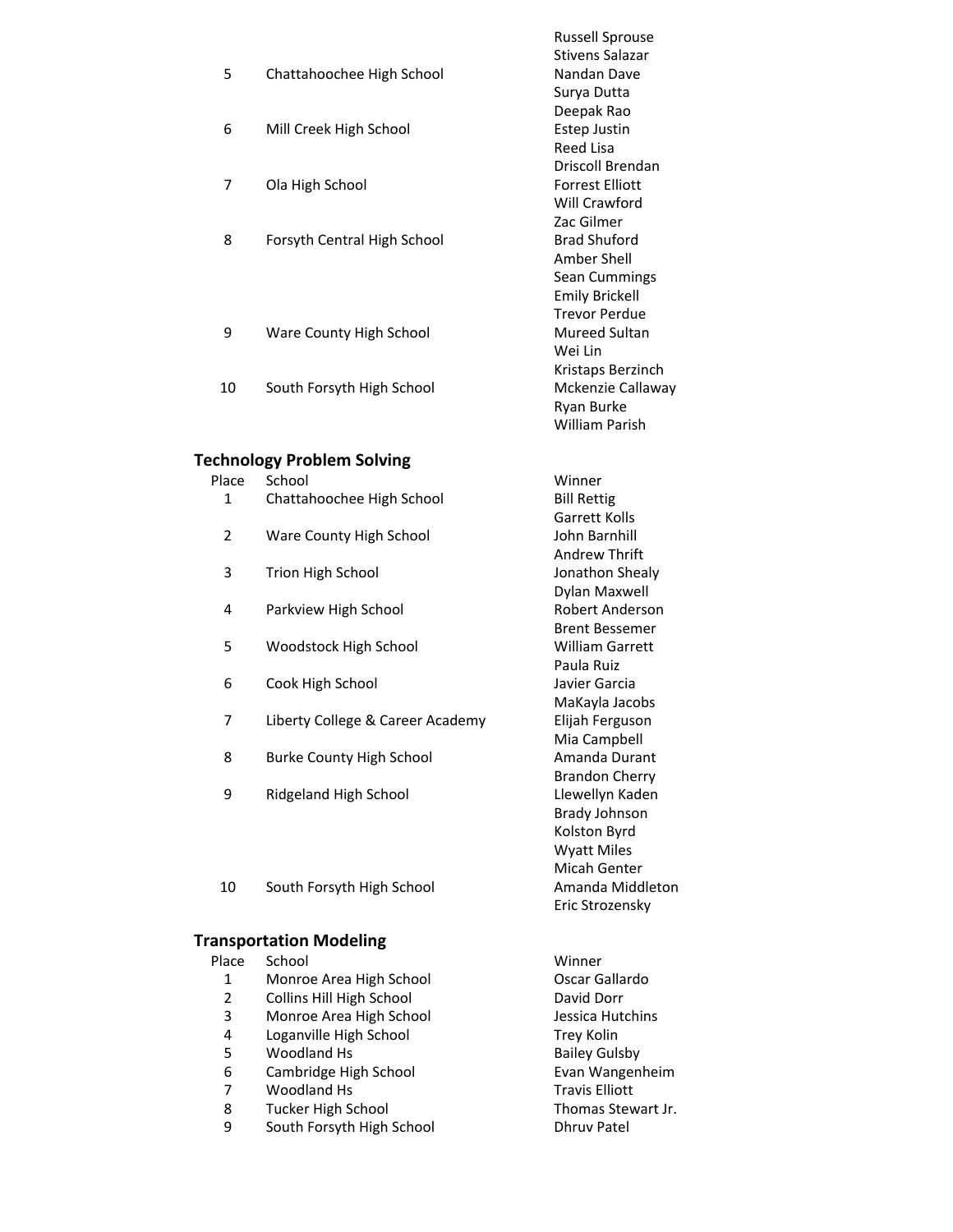| 10             | Southwest Dekalb High School       | Kevin Jones              |
|----------------|------------------------------------|--------------------------|
|                | Water Infrastructure               |                          |
| Place          | School                             | Winner                   |
| $\mathbf{1}$   | Morgan County Middle School        | Dylan Meyer              |
|                |                                    | Cassidy Hofer            |
|                |                                    | <b>Andrew BeMent</b>     |
| $\overline{2}$ | Lowndes Middle                     | <b>Andrew Clark</b>      |
|                |                                    | Casey Weldon             |
| 3              | Ben Hill Middle School             | Kasey Kight              |
|                |                                    | Karsyn Vaughn            |
|                |                                    | Sarah Harden             |
| 4              | Franklin County Middle School      | <b>Lillian Davis</b>     |
|                |                                    | <b>Chandler Moorhead</b> |
|                |                                    | Andrew Cothran           |
|                |                                    | Bern Leroy Bennett       |
|                |                                    | <b>Grace Harbin</b>      |
|                |                                    | <b>Meribeth Starrett</b> |
|                |                                    | Lucas Parham             |
| 5              | Pine Grove Middle School           | <b>Terry Robins</b>      |
|                |                                    | Laken Miller             |
| 6              | East Coweta Middle School          | Maritza Robles           |
|                |                                    | <b>Hayley Conner</b>     |
|                |                                    | Lindy Payne              |
|                |                                    | Natasha Barrett          |
| 7              | <b>Buford Middle School</b>        | <b>Alex Shells</b>       |
|                |                                    | Sean Kirkpatrick         |
|                |                                    | Tyler Johnson            |
| 8              | Harris County Carver Middle School | Cameron Pearce           |
|                |                                    | <b>Christian Schmitt</b> |
|                |                                    | Rebecca Burgamy          |

#### **VEX Robotics**

#### Place School Winner 1 Ola High School 5203 1 Valdosta High School 383V<br>2 Mill Creek High School 7880 Mill Creek High School 7880A

- 
- 2 Dunwoody High School 1264B<br>3 Valdosta High School 383N 3 Valdosta High School 383N
- 3 Gwinnett School of MST 675E
- 
- 4 Stone Mountain High School 1313C<br>4 West Forsyth High School 1235B 4 West Forsyth High School 1235B<br>5 Tucker High School 1320A
- 
- 5 Tucker High School 1320A<br>5 Gwinnett School of MST 67 5 Gwinnett School of MST 675D<br>6 Valdosta High School 383
- 6 Valdosta High School 383
- 7 ML King Jr. High School 1315<br>7 Forsyth Central High School 5
- 7 Forsyth Central High School 5854D<br>8 South Forsyth High School 1961C
- 8 South Forsyth High School 1961C<br>8 Forsyth Central High School 5854E
- 8 Forsyth Central High School 5854B<br>9 Clarkston High School 1282B
- 9 Clarkston High School 1282B
- Stone Mountain High School 1313B
- 10 Woodstock High School 1873B

### **Electrathon Rally (GA Only)**

| Place | School |
|-------|--------|
|       |        |

1 Forsyth Central High School Jd Mccarthy

Winner Sean Cummings Trevor Perdue Shaun Mccarthy

Zac Douthit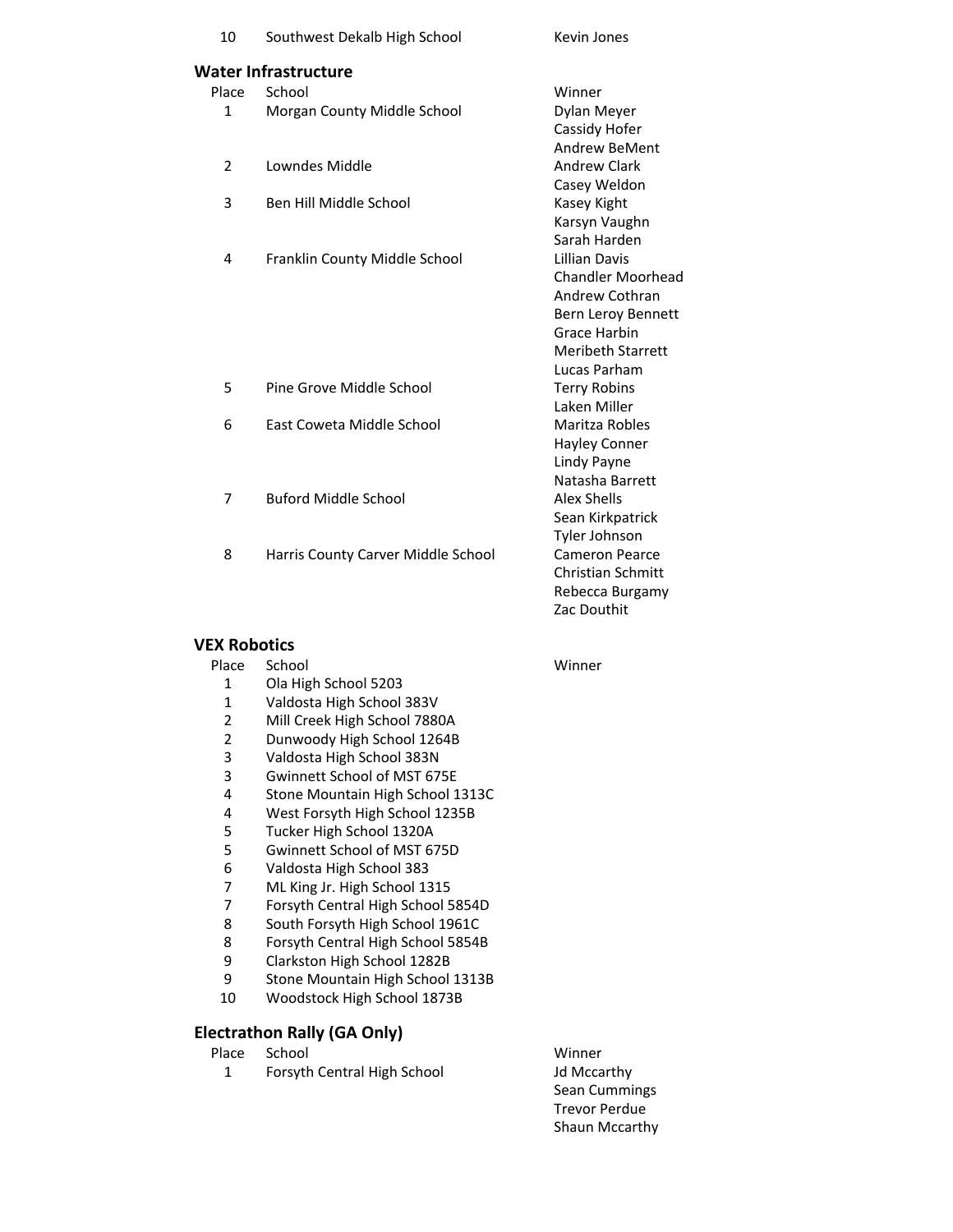|                |                                                | <b>Brad Shuford</b><br>Evan Welch<br>Seth Fowler |
|----------------|------------------------------------------------|--------------------------------------------------|
| 2              | Richmond County Technical Career Magnet School |                                                  |
| 3              | Grayson High School                            | Kaci Lazenby<br>Ali Merchant                     |
|                | Video Game Design - HS                         |                                                  |
| Place          | School                                         | Winner                                           |
| 1              | Morrow High School                             | Tony Vu                                          |
|                |                                                | <b>Richard Nguyen</b>                            |
|                |                                                | David Phillips                                   |
| $\overline{2}$ | Apalachee Hs                                   | Jacky Fong                                       |
|                |                                                | Steffen Lim                                      |
| 3              | H. V. Jenkins High School                      | Abrahim Ladha                                    |
|                |                                                | Christopher Alexander<br>Danielle White          |
|                |                                                | Iushko Whitney-Hul                               |
|                |                                                | <b>Matthew Pfeiffer</b>                          |
| 4              | Hiram High School                              | Colin McGarr                                     |
|                |                                                | Patrick Werth                                    |
| 5              | Trion High School                              | John Beckner                                     |
|                |                                                | Dylan Maxwell                                    |
| 6              | <b>Crawford County High School</b>             | Rachel Venoy                                     |
|                |                                                | Jake Stephenson                                  |
|                |                                                | Anthony Tolbert                                  |
| 7              | South Forsyth High School                      | Angelia Dilorio                                  |
|                |                                                | Jessica Tang                                     |
|                |                                                | Arun Dunna                                       |
| 8              | Johns Creek High School                        | Owen Anderson                                    |
|                |                                                | <b>Tiffany Hsieh</b>                             |
| 9              | Lakeside High School - 30809                   | <b>Ben Strichland</b>                            |
|                |                                                | Cory Wolfe<br><b>Isaac Fehr</b>                  |
|                |                                                | Ralph Cheng                                      |
|                |                                                | Silvan Li                                        |
|                |                                                | Christopher Helmerich                            |
|                |                                                | Jason Brown                                      |
|                |                                                | Jo Calkins                                       |
| 10             | Monroe Area High School                        | <b>Bailey Noles</b>                              |
|                |                                                | Noah Harden                                      |
|                |                                                | Zach Rojas                                       |
|                |                                                |                                                  |
| Place          | Video Game Design - MS<br>School               | Winner                                           |
| 1              | Irwin County Middle School                     | Jonathan Wilson                                  |
|                |                                                | Robby Espano                                     |
|                |                                                | Will Schalch                                     |
| $\overline{2}$ | Hahira Middle School                           | Liam Wetherington                                |
|                |                                                | Jacob Demersseman                                |
| 3              | Harris County Carver Middle School             | Alex Rakocy                                      |
|                |                                                | Robert Bayer                                     |
|                |                                                | Gavin Koepfer                                    |
| 4              | Morgan County Middle School                    | Ethan Jensen                                     |
|                |                                                | Andrew BeMent                                    |
|                |                                                | Cassidy Hofer                                    |
|                |                                                | <b>Thomas Bailey</b>                             |
| 5              | Lowndes Middle                                 | Caleb Maine                                      |
|                |                                                | Nathan Trees                                     |

Cody Devlin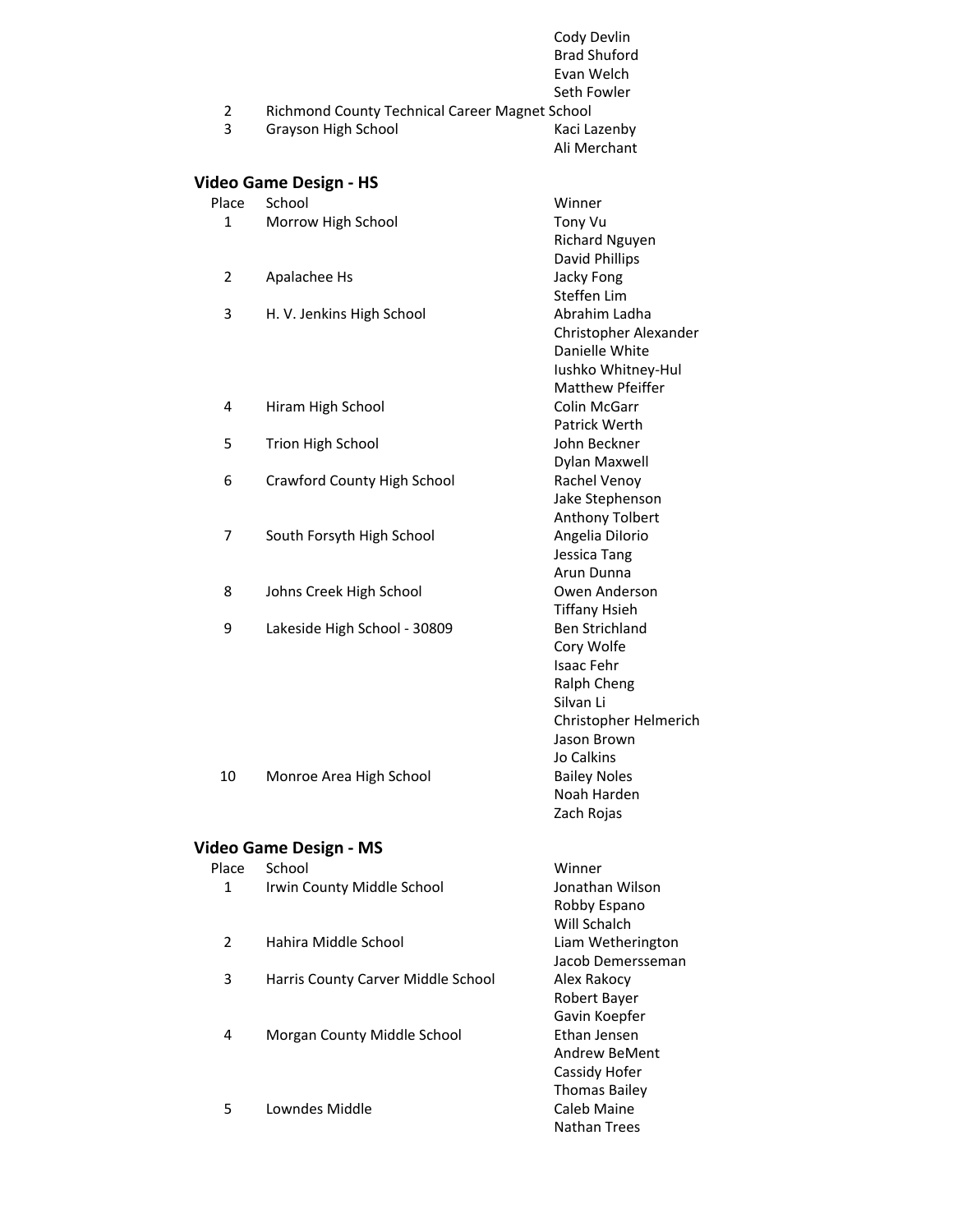| 6                     | Hart County Middle School     | <b>Chase Risner</b><br>Jq Craft      |
|-----------------------|-------------------------------|--------------------------------------|
|                       |                               | <b>Tevin Craft</b>                   |
| 7                     | Pine Grove Middle School      | Derek Hines                          |
|                       |                               | Jonathan Copeland                    |
| 8                     | Rothschild Leadership Academy | <b>Arik Faniel</b>                   |
|                       |                               | <b>TyAsia Cobb</b>                   |
| 9                     | East Coweta Middle School     | Yolanda Peralta                      |
|                       |                               | Natasha Barrett<br>Maritza Robles    |
| 10                    | Franklin County Middle School | Andrew Cothran                       |
|                       |                               | <b>Brennan Coile</b>                 |
|                       |                               | Bern Leroy Bennett                   |
|                       |                               | <b>Charles Vickery</b>               |
|                       |                               | <b>Boyd Breedlove</b>                |
| Webmaster             |                               |                                      |
| Place                 | School                        | Winner                               |
| 1                     | Lowndes High School           | Clayton Condon                       |
|                       |                               | Charles Wetherington                 |
| $\overline{2}$        | Parkview High School          | Asimm Hirani                         |
|                       |                               | <b>Brent Bessemer</b>                |
|                       |                               | Craig Rhodes                         |
|                       |                               | Linus Fennell                        |
|                       |                               | Slisha Shrestha                      |
| 3                     | South Forsyth High School     | Akhila Moturu                        |
|                       |                               | Keenan Nicholson<br>Norris Nicholson |
| 4                     | Dunwoody Hs                   | Ethan Crowder                        |
|                       |                               | Julia Rosenblum                      |
| 5                     | Irwin County High School      | Jordyn Jankiewicz                    |
|                       |                               | Lee Griner                           |
|                       |                               | Savannah Laska                       |
| 6                     | Monroe Area High School       | Tori Mitchell                        |
| 7                     | <b>Tucker High School</b>     | Zach Rojas<br>Johathan Magee         |
|                       |                               | Demba Ly                             |
| 8                     | Coffee High School            | <b>Bryce Carver</b>                  |
|                       |                               | Jamie Merritt                        |
|                       |                               | Rose James                           |
| 9                     | Dalton High School            | Jon Sparks                           |
|                       |                               | Malcolm Terry                        |
|                       |                               | <b>Alex Little</b><br>William Ward   |
| 10                    | Westlake High School          | Drew Bolden                          |
|                       |                               | <b>Nigel Powell</b>                  |
|                       |                               |                                      |
| <b>Website Design</b> |                               |                                      |
| Place                 | School                        | Winner                               |
| 1                     | Franklin County Middle School | <b>Haley Gaines</b>                  |
|                       |                               | Hannah Cary                          |
|                       |                               | <b>Brennan Coile</b>                 |
|                       |                               | Aleah Hylton<br>David Shoemaker      |
| $\overline{2}$        | Lowndes Middle                | <b>Emily Joyner</b>                  |
|                       |                               | Macie Garner                         |
|                       |                               | Skylar Wildes                        |

3 Morgan County Middle School Carson Adams

Dylan Meyer Ramon Zamudio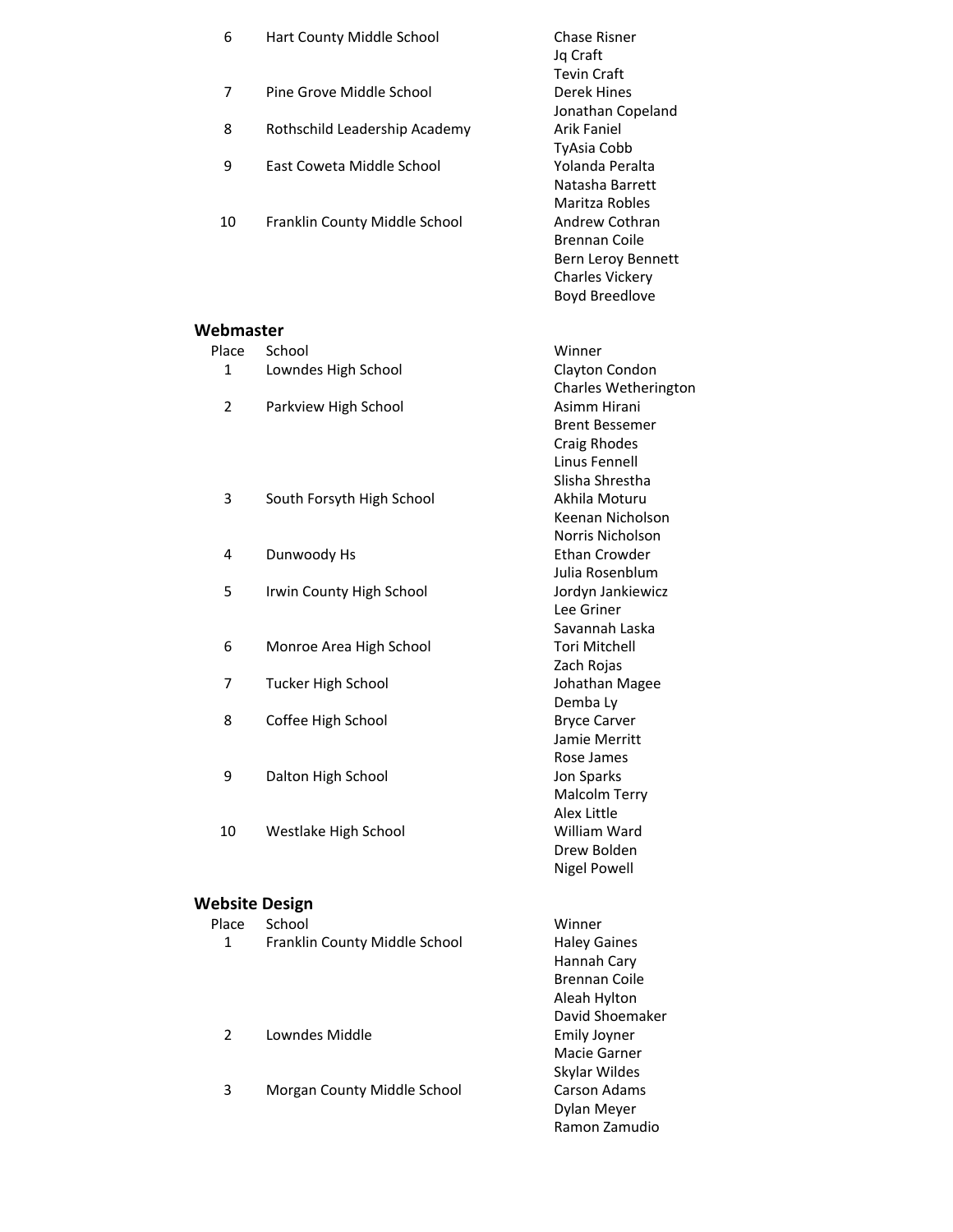|                |                                    | <b>Riley Elwood</b>                      |
|----------------|------------------------------------|------------------------------------------|
| 4              | Irwin County Middle School         | Robby Espano                             |
|                |                                    | Will Schalch                             |
|                |                                    | <b>Reid Griffin</b>                      |
| 5              | Hahira Middle School               | Carter Holley                            |
|                |                                    | Jacob Fiveash<br><b>Trent Broome</b>     |
| 6              |                                    |                                          |
|                | <b>Taylor Road</b>                 | Abhinav Gaddipati<br>Eshan Bhojane       |
|                |                                    | Maanas Purushothapu                      |
| 7              | Hart County Middle School          | Savannah Gaines                          |
|                |                                    | Michael Osborne                          |
|                |                                    | Lauren Robinson                          |
| 8              | East Coweta Middle School          | <b>Hayley Conner</b>                     |
|                |                                    | Jenna White                              |
|                |                                    | Kenzie Hanvey                            |
| 9              | Pine Grove Middle School           | Laken Miller                             |
|                |                                    | Lauren Burgess                           |
|                | <b>Energy Sources</b>              |                                          |
| Place          | School                             | Winner                                   |
| $\mathbf{1}$   | Morgan County Middle School        | <b>Carson Adams</b>                      |
|                |                                    | Will Paschal                             |
| $\overline{2}$ | East Coweta Middle School          | <b>Anderson Thomas</b>                   |
|                |                                    | Will Futral                              |
| 3              | Hart County Middle School          | Jq Craft                                 |
|                |                                    | John Gordy                               |
| 4              | Lowndes Middle                     | <b>Matthew Deese</b>                     |
|                |                                    | <b>Miguel Garcia</b>                     |
| 5              | Chattanooga Valley Middle          | Cheredith Ramsey                         |
|                |                                    | Kate Hixon                               |
|                |                                    | Sarah Williams                           |
| 6              | Franklin County Middle School      | Andrew Cothran                           |
|                |                                    | Grace Harbin                             |
|                |                                    | <b>Chandler Moorhead</b>                 |
|                |                                    | Lucas Parham                             |
|                |                                    | Claire Fowler<br><b>Lillian Davis</b>    |
|                |                                    |                                          |
| 7              | Harris County Carver Middle School | <b>Palmer Marlowe</b>                    |
|                |                                    | Alex Komendantov<br><b>Vincent Price</b> |
|                |                                    |                                          |
|                | <b>Geospatial Technology</b>       |                                          |
| Place          | School                             | Winner                                   |
| 1              | Harris County Carver Middle School | <b>Ben Wisenhall</b>                     |
|                |                                    | <b>Jack Summers</b>                      |
|                |                                    | <b>Blake Young</b>                       |
| $\overline{2}$ | <b>Buford Middle School</b>        | Cj Collins                               |
|                |                                    | Sean Kirkpatrick                         |
|                |                                    | Tyler Johnson                            |
| 3              | Franklin County Middle School      | <b>Andrew Thomas</b>                     |
|                |                                    | <b>Charles Vickery</b>                   |
|                |                                    | James Burtt                              |
|                |                                    | Grace Harbin                             |
|                |                                    | Kennedy Williams                         |
| 4              | Morgan County Middle School        | Claudia Sims                             |
|                |                                    | Mia Richardson                           |
| 5              | Lowndes Middle                     | Jessie Mcdougald                         |
|                |                                    | <b>Trey Ekker</b>                        |
| 6              | East Coweta Middle School          | Christian Devlin                         |
|                |                                    | Nick Burkey                              |
|                |                                    |                                          |